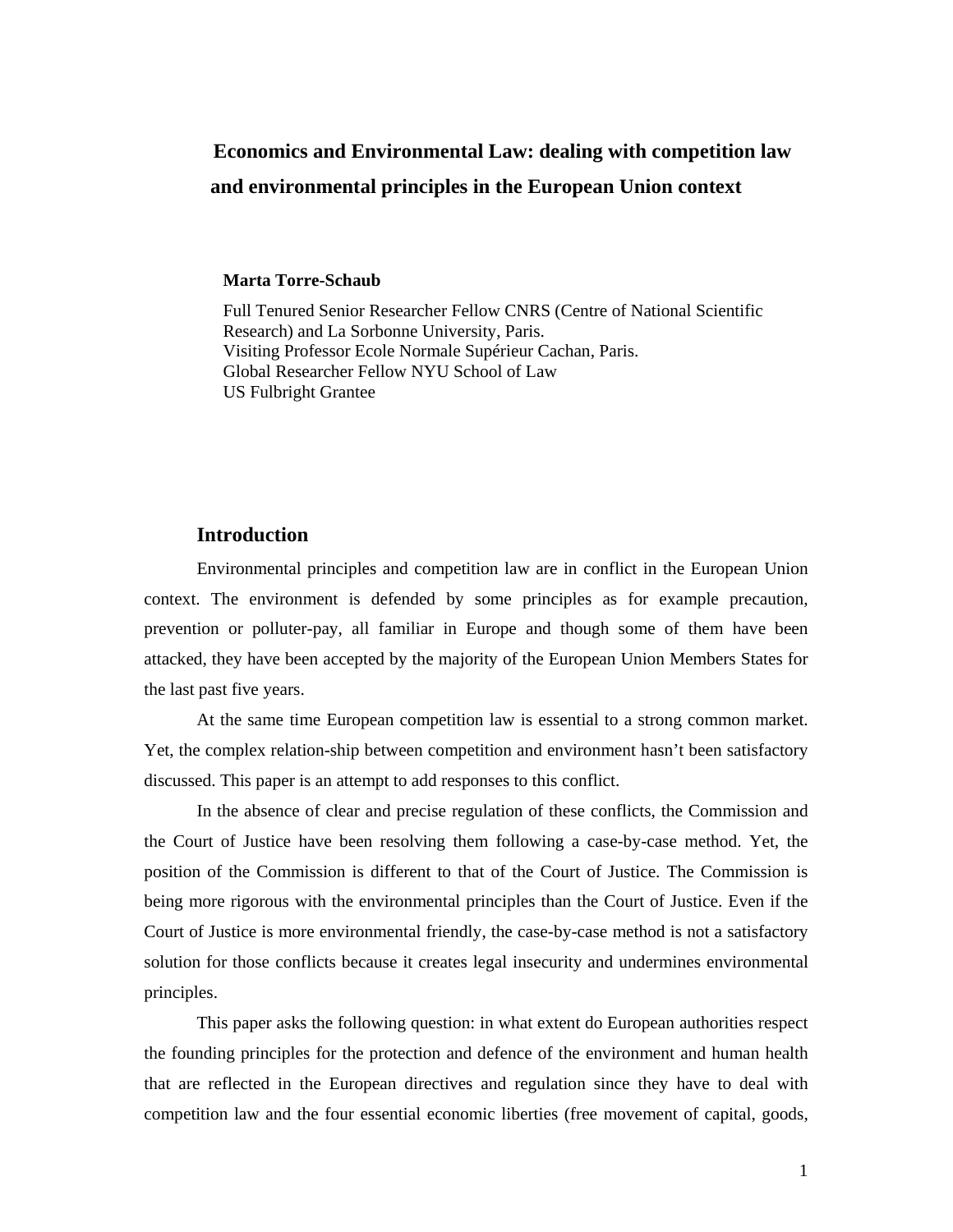people and services)? In other words, must some environmental principles be sacrificed because of the importance of competition law?

This question can only be understood with a brief explanation of the importance of environmental premise. In this paper, we consider the co-existence of finite natural resources and the rapid growth in human population and industrial activities. It is necessary to protect scared resources, but to regulate the way they are shared. Environmental policies and regulations are mainly focused on the protection of natural common resources, such as the atmosphere, water, forests, climate system and fisheries.

Three unique factors come into play:

First, the fact that air, water, forests, climate system are common goods or common natural resources. Those resources must be shared because they are finite. This question is a global problem.

Second, the fact that to breath clean air, to drink pure water, to preserve our climate system are considered fundamental human rights in Europe, and are essential for human health, safety, preserving property along sea coasts and for human happiness. Yet, private agents can use the air, the water or damage the climate system in a private way, for their own profit. They emit pollutants in the atmosphere, they emit greenhouse gases, and they pollute the water and the consequences harm human health and the environment.

Third, those questions create economic, social and political problems.

This complexe co-existence has two elements to it:

First the relative lack of coherence in the European law system.

Second the lack of homogenisation about some environmental aspects due to the fact that competition law is always a limitation for the implementation of environmental policies.

In order to better analyse those questions, this paper is divided into three parts. The first part exposes the problem of the protection of shared natural resources and the human health. This part shows that environmental protection means in several occasions the use of some environmental principles as the precaution principle. Those principles can generate excessive economic and social costs. Consequently States need financial States aids to afford those costs.

The second part presents the problem of the compatibility between states subsidies, competition law and environmental aids.

The third part analyses the presence and the importance of competition law and economic interest. Environmental principles can be incompatible with environmental State aids and competition law. Due to this incompatibility, some principles as precaution principle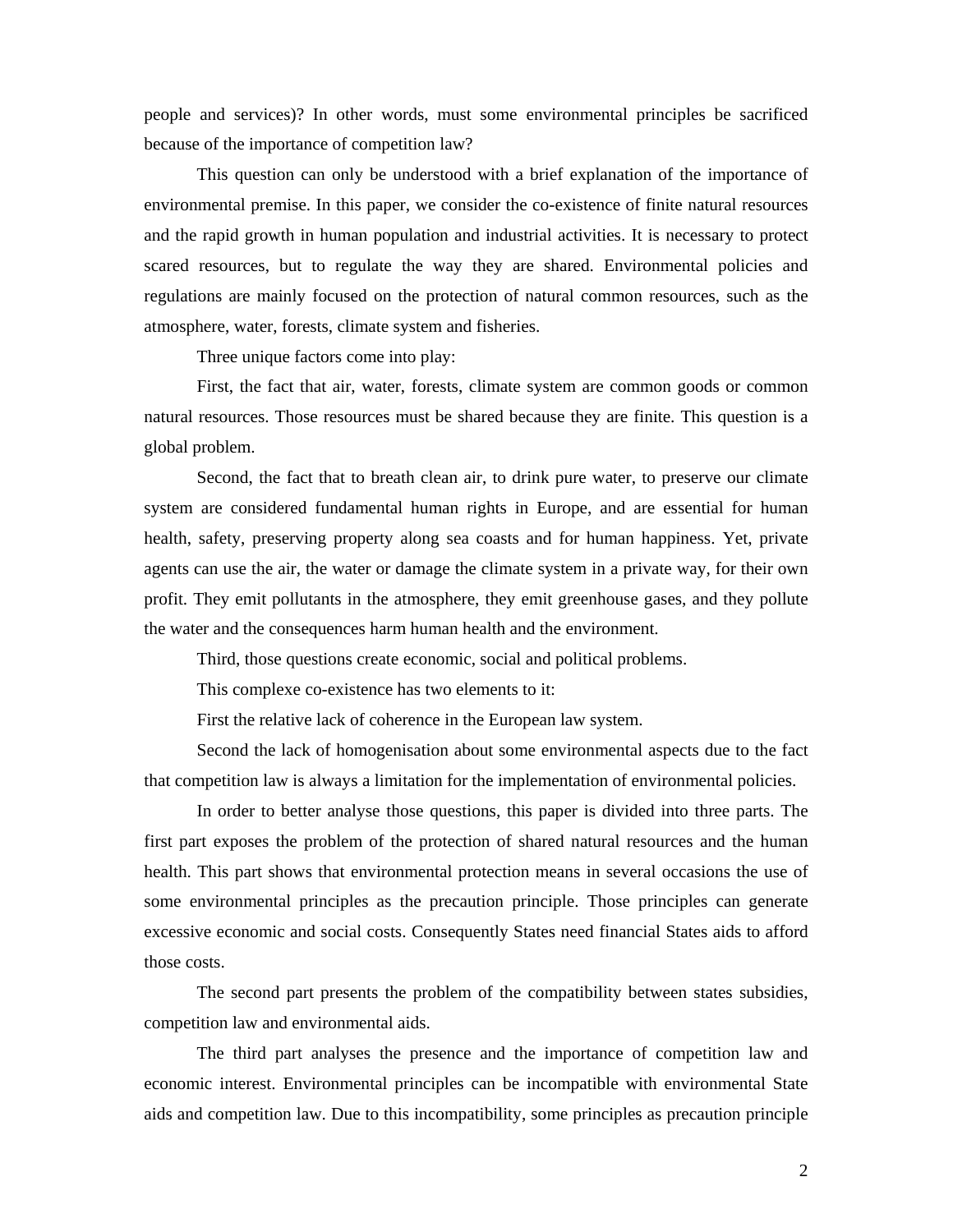failed. The paper will show that those principles can sometimes failed and that the Commission and the Court of Justice have different positions which creates a certain instability and is far to produce a harmonisation of environmental policies.

# **I. The problem of the protection of the environment and human health in the European context**

It's necessary to analyse the idea of shared natural resources and their protection in the first subsection (A). The existence of some environmental principles and their economic and social costs will be underlined in the second subsection (B).

## **A) The idea of shared natural resources and how legal system became aware of their protection**

Two questions must be pointed out here: First, the general problem of shared natural resources and second, the necessity of their legal protection and the consequences.

The world available to the terrestrial human population is finite and a finite world can only support a finite population; therefore, population growth must eventually equal zero<sup>1</sup>.

In 1968 Garret Hardin first published his classic work "The Tragedy of the Commons", forever changing the way people view environmental problems. In this work, Hardin asks readers to imagine a pasture (a commons) that has been made available to a group of herdsmen and their cattle. Being rational beings, <sup>2</sup> Hardin argues, each herdsmen and their cattle on the commons as possible, since each herdsman seeks to maximize his individual gain. Hardin suggests that each herdsman grapples with the following question, "What is the utility of adding one more cow to my herd?" For each herdsman, there is both a positive and a negative to increasing the herd. The positive is that the individual herdsman would gain the proceeds from another animal, a benefit that the herdsman would not have to share. The negative is that another cow would contribute to the overgrazing of the commons, a negative effect that would be shared by each herdsman. Since the individual herdsman receives all the positive, but shares the negative effects of adding additional cows, the incentive is to keep adding more and more cows to the commons. The long-term consequence is that the short term thinking of individual herdsman eventually destroys the common area.

In this context, some researchers drew attention to two human factors that drive environmental change:

<sup>&</sup>lt;sup>1</sup> G. Hardin, "The Tragedy of the Commons", Sciences, Vol 162, 1968, p. 1243.

<sup>&</sup>lt;sup>2</sup> Howard R. Ernst, The Chesapeake Bay Blues Science, Politics and the Struggle to Save the Bay 9-49 copyright@2003 by Rowman and LittlePield. Reproduced by Permission of Rowman and Littlefield Pub Inc.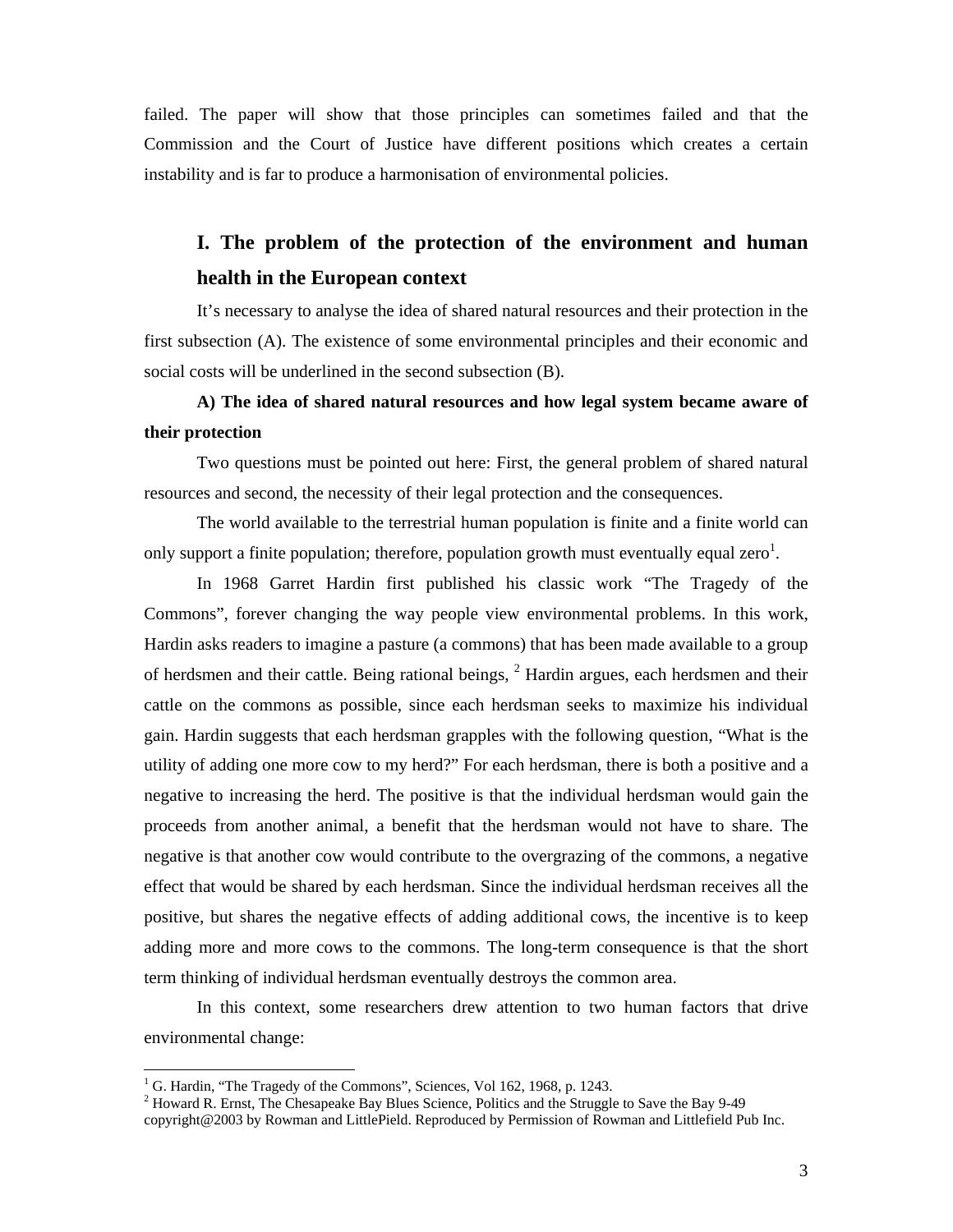- The increasing demand for natural resources and environmental services stemming from growth in the human population and *per capita* resource consumption.
- The way in which humans organize themselves to extract resources from the environment and eject effluents into it. In some extent this are the institutional and legal arrangements<sup>3</sup>.

Those arrangements point out the fact that is necessary to share some natural resources as for example the clean air, the climate system or the clean water and to give them an adequate degree of protection, but that the growth of industries and transports is a real fact and inevitable as well. Moreover, in spite of the fact that European authorities had the intention of protecting the environment as an important goal for the European Union, they realised as well that the way natural resources are shared, protected and used by the population is closely dependent on the way industries growth up and thus, in some occasions, it can be inversely proportional to the free competition principle.

In this context, shall we consider the Bentham's goal of "the greatest good for the greatest number" as an adequate rule for sharing and protecting natural resources? Some very provocative authors held an utilitarianism position, as W. Baxter, who wrote that he rejected the proposition that we "ought" to respect the balance of nature or to "preserve" the environment unless the raison for doing so, express or implied, is the benefit of man. For example, because a river is commonly owned and thus a "free' good, it can be overexploited. From an economic point of view, many pollution problems arise because by their nature, environmental resources such as water and air are commonly owned. The free-access problem can arise when property is commonly held. People can overexploit common resources when given free access. Consequently, some authors have been proposing a private use of some natural resources. But what happens when the use is not environmentally friendly?

European authorities decided that common resources need governance and requires rules to achieve it as for example monitoring and information verification at a relatively low cost (some natural resources as trees are easier monitored as fish, or lakes water is easier monitored than rivers water)<sup>4</sup>. It's easier too if rates of change in resources, resource-user populations, technology and economic and social conditions are moderate.

 $3$  T. Dietz, E. Ostrom, P. Stern, "The Struggle to Govern the Commons", Science magazine, vol 302, 2003, p.

<sup>1907.</sup> 

<sup>4</sup> Premier's texts UE environment.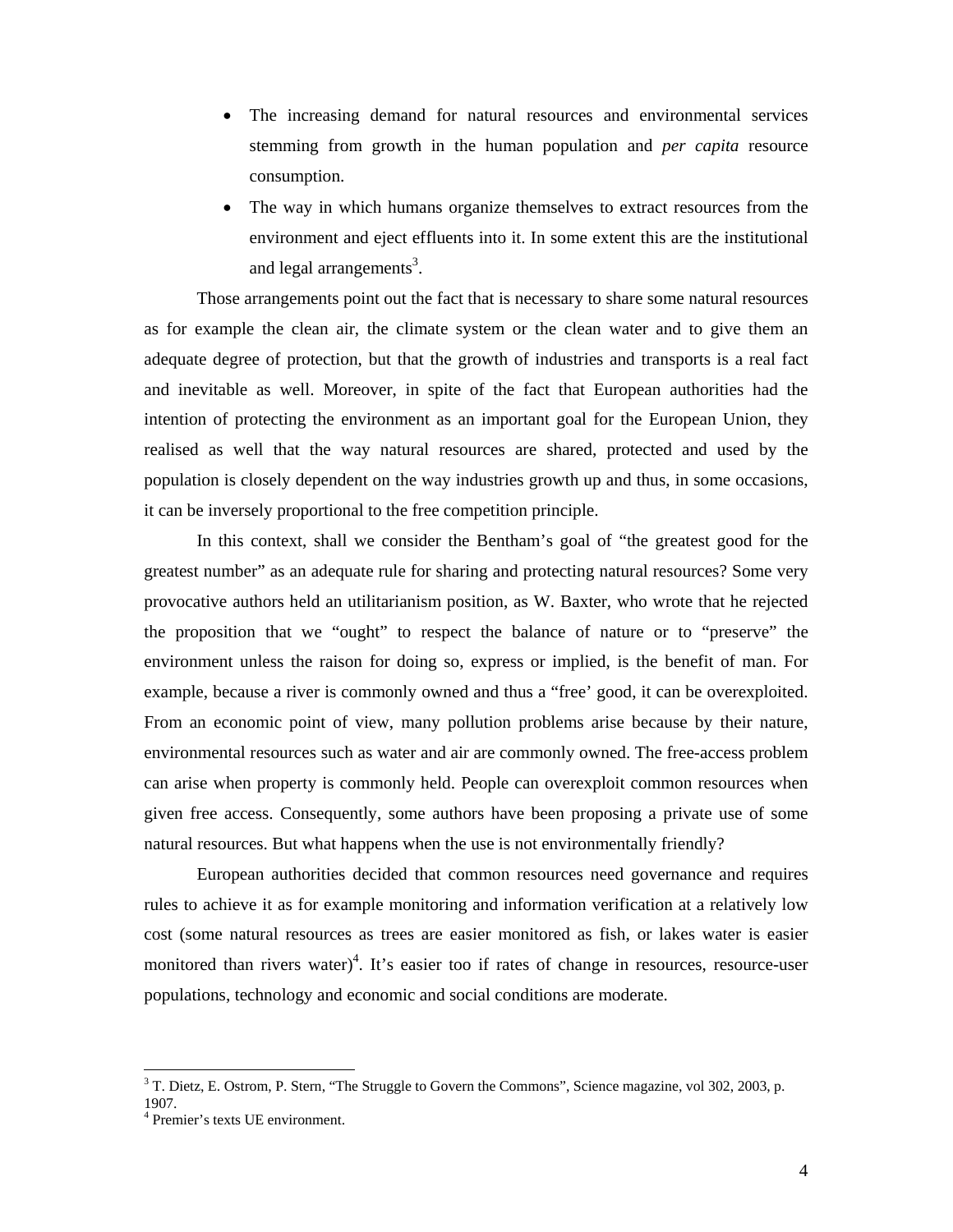In order to achieve the protection of natural shared resources, some environmental principles have been settled out, first in the International Law context, and after in the European legal context. This will be examined in the next subsection.

### **B) The protection of those natural shared resources and the human health implies the use of a number of environmental principles**

It became clear for European authorities that in order to protect the environment and human health, some precise environmental principles will be necessary<sup>5</sup>.

Those principles are basically the prevention, the precaution and the pollutant-pay notion. This paper focuses only on the first two principles. They are very similar but not the same.

The idea of prevention principle is that preventive measures must be taken in case of dangerous activities or activities with well known risk for the environment or human health. Prevention implies two things: the risk is not uncertain but it's well known and regulators must oblige actors to take preventive measures in order to reduce the risks.

The idea of precaution is different because the risks are bad or not known at all. They are uncertain. Moreover, actors can stop completely their activities or act in such an extent to totally reduction of the risks.

Prevention principle has existed for a long time, in many regulations concerning the environment, human health and security rules at work. It's not a new idea. Regulator deals with well know risks factors and establishes obligations for actors in accordance of those certain risks.

Yet, precaution principle is more recent. It's still discussed, and different conceptions have emerged in the U.E legal instruments and cases<sup>6</sup>. Precaution principle is a step further than prevention, thus, very often; economic or social risks can interfere with it. Very briefly, it's possible to identify four types of precaution principle:

In the first one, scientific uncertainty should not automatically preclude regulation of activities that pose a potential risk of significant harm. It's called the non-preclusion precaution principle.

<sup>5</sup> Council Directive 80/779 fixing limit values and guide values for sulphur dioxide and other suspended particulates that cause acid rain ; Council Directive 89/427 modifying testing procedures ;The IPPC Directive<sup>5</sup> (96/61) ; Fifth Environmental Action Program ; Paper Precautionary Principle in the UE. <sup>6</sup>

<sup>&</sup>lt;sup>6</sup>R. B. Stewart, "Environmental regulatory decision-making under uncertainty", Research in Law and Economics 79 (2002).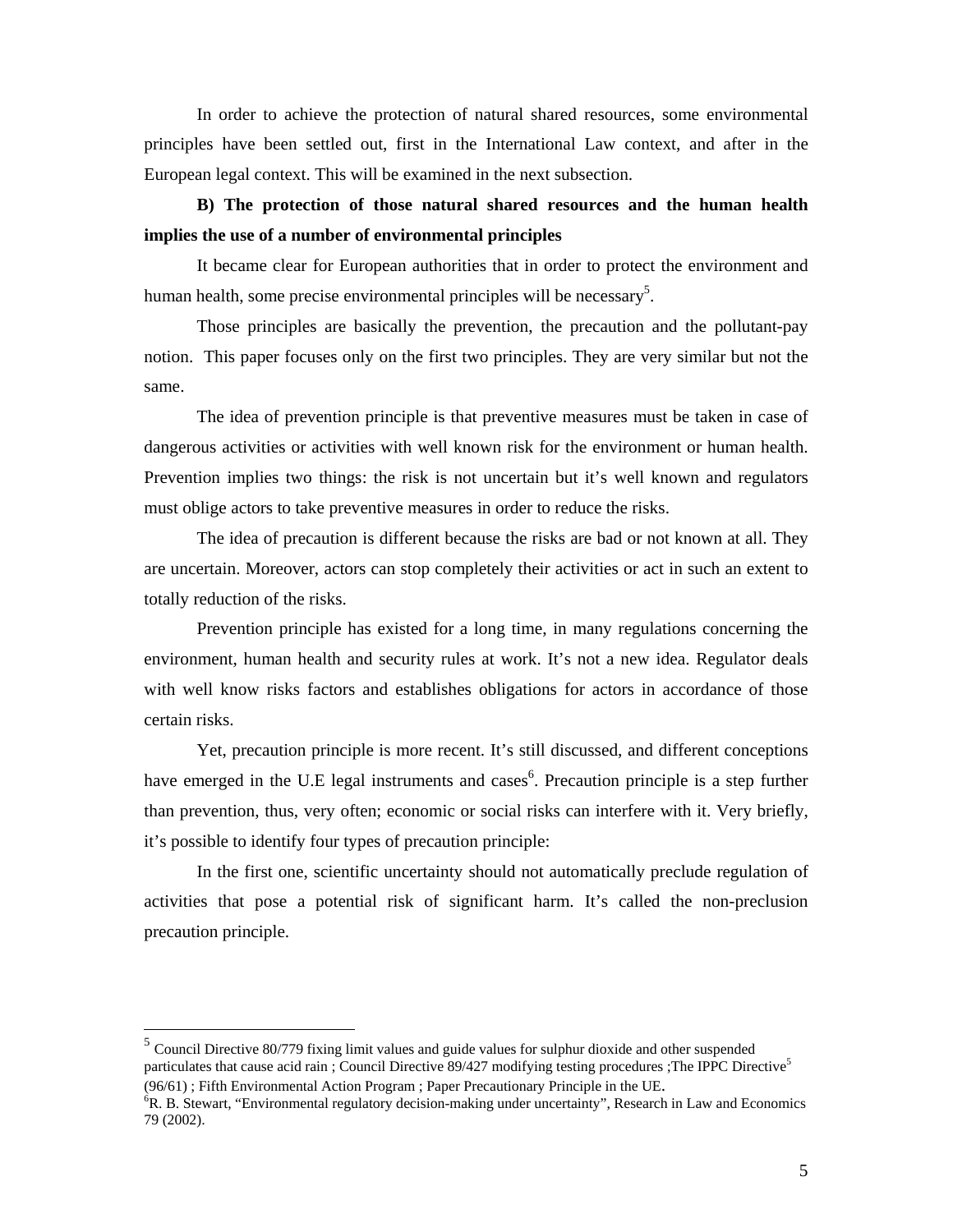In the second one, regulatory controls should incorporate a margin of safety; activities should be limited below the level at which no adverse effect has been observed or predicted. It's called "margin of safety precaution".

In the third one, activities that present an uncertain potential for significant harm, should be subject to best technology available requirements to minimize the risk of harm unless the proponent of the activity shows that they present no appreciable risk of harm. According to the last one, activities that present an uncertain potential for significant harm, should be prohibited unless the proponent of the activity shows that it presents no appreciable risk of harm. It's generally admitted that the precaution principle is addressed to uncertain risks type three, the uncertain risks of harm. But this precaution principle has important social and economic costs.

Some critics can say that there are at least four reasons why precaution principle leads to socially undesirable regulatory results<sup>7</sup>:

1) The unrealistic worst case presumption leads to unnecessarily stringent and costly regulation in many cases where the worst case presumption is not justified and activities posing uncertain risks are extremely unlikely to cause serious harm.

2) It leads to a disproportionate allocation of limited regulatory resources to those activities posing relatively more uncertainty, because the worst case assumption inflates their harm value. In short, precaution principle prevents rational environmental regulatory prioritysetting. In doing so, precaution principle leads to a quite perverse regulatory paradox: the adoption of more precaution in the face of risks that are more uncertain produces less environmental protection.

3) Precaution principle is incapable of dealing with risk-risk tradeoffs and setting intelligent regulatory priorities. It provides no guidance in dealing with the important class of regulatory problems where regulatory measures to reduce risks (target risks) themselves create risks (non-target risks).

Should regulators simply disregard non-target risks because precaution demands strong measures to reduce or eliminate risks?

4) Precaution principle is likely to lead to perverse efforts by regulators to avoid the draconian impacts of the precaution principle prescription for regulation. Regulators, for a variety of reasons, will in many circumstances seek to avoid imposing such controls. They

<sup>&</sup>lt;sup>7</sup> R. B. Stewart, "Environmental regulatory decision-making under uncertainty", Research in Law and Economics 79 (2002).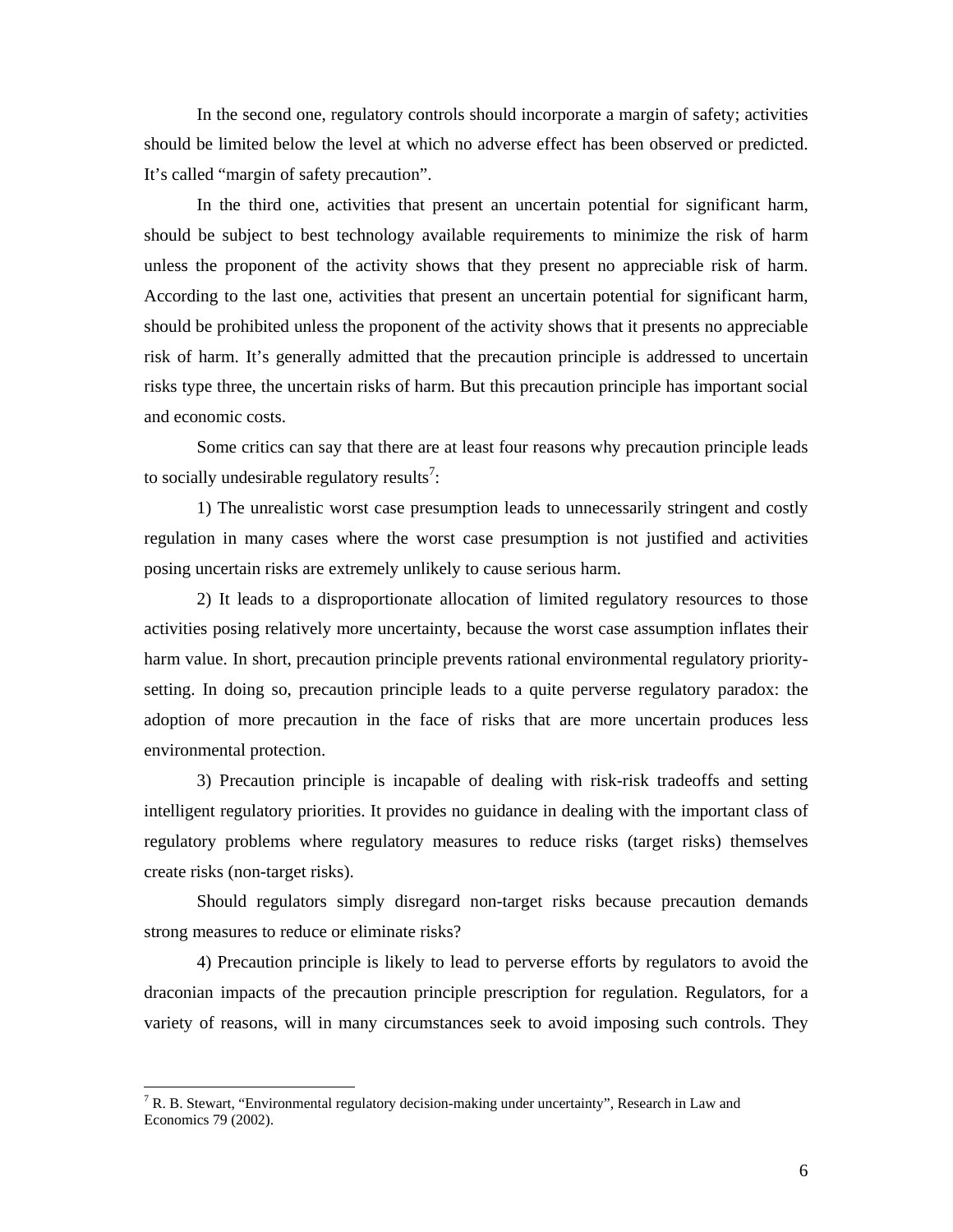will seek to avoid making threshold determinations of potential risks that trigger precaution principle, either by postponing decisions or applying the decisional criteria inconsistently.

The lesson is that inflexible draconian regulatory requirements that are not justified by the standard regulatory decision making framework are likely to provoke evasive tactics on the part of regulators that undermine that transparency and integrity of the regulatory process.

In this condition, the definition of uncertainty is essential. It can be define as " a lack of scientific knowledge or scientific consensus indicating a particular level of risk". Uncertainty can't in itself justify the decision not to regulate not the alternative decision to impose regulation<sup>8</sup>. Still, in some occasions in can be a brake to the application of some specific environmental regulations against uncertain risks. More precisely, it's particularly the case when some economic interests as the protection of the free competition, are in conflict with the environmental regulation. In those cases, uncertainty is used as a restraint to the application or improvement of environmental regulations.

Moreover, due to the costs of precautionary based regulation, the European Commission has decided in some occasions that environmental domestic regulations were incompatible with the competition law.

## **II. Environmental regulation in the European context: the necessity of State subsidies and the relation-ship with competition law**

It must be here underline that the protection of the environment is a European cause of concern. It's important to point out as well in this subsection, that many environmental domestic regulations of States members are supported by their governments in a financial way. In those cases, the Commission has been considering that their co-existence with the competition law is difficult. This subsection would like to show the importance of environmental State aids to perform environmental goals and their complex co-existence with competition law.

Aids to either public or private undertakings by public funds are, like State interventions, a manifest distortion of competition. To grant subsidies to certain undertakings is giving them favours in relation to others results in the exclusion of normal market economy conditions. The granting of subsidies results in undertakings receiving them acting under different conditions than their competitors since they may carry out activities even though they only make losses.

<sup>&</sup>lt;sup>8</sup> Cartagena Protocol trying to clarify the concept of uncertainty.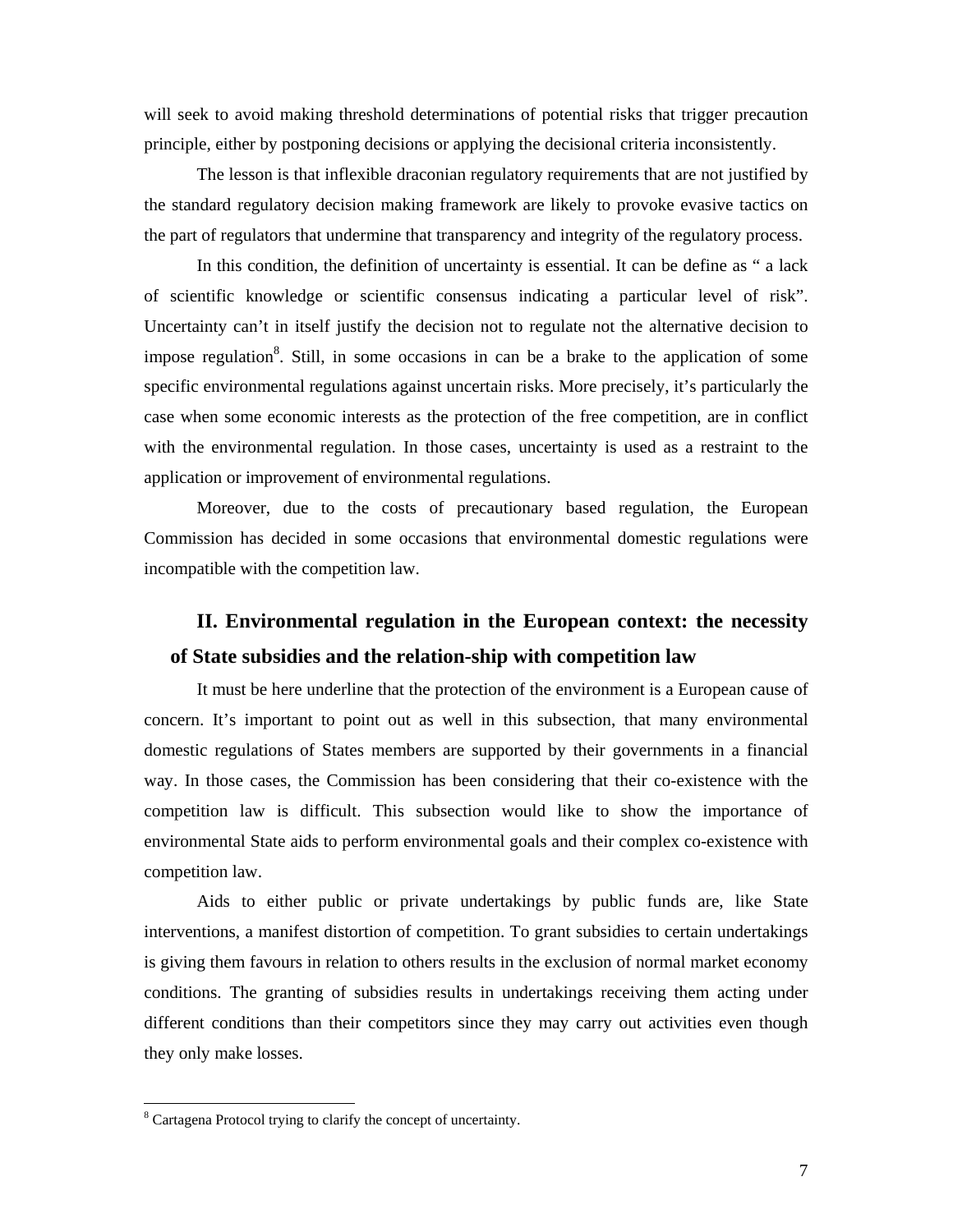State Aids are regulated in the Treaty by Arts 87-89 (formers arts 92-94). In principle, all forms of subsidies which are financed by public funds are caught by this provision. Subsides which distort or threaten to distort competition through favouring certain undertaking or certain productions are deemed to be incompatible with the Common Market in so far it affects trade between Member States. Only sector subsidies or subsidies granted to individual undertaken are caught by art 87. This means that subsidies of a more general nature like advantages for the total economic life in a Member State such as favourable depreciation rates, are not caught by art 87. Furthermore, art 87.2 accepts subsidies of a social character and subsidies serving the purpose of repairing damages due to natural catastrophes. It also states that certain types or subsidies may be deemed to be compatible with the Common Market if they serve the purpose of regional development, the carrying out of projects of a common European interest, to remedy serious disturbances in the economy of a Member State, to support culture and the preservation of the cultural heritage or other types of subsidies which are proposed by the Commission and decided by the Council by qualified majority.

Subsidies do not correspond to normal commercial conditions. Furthermore, the granting of a subsidy also results in State influence on the activities of the undertaking in question. This means that the autonomy to take decisions within a company is affected by the granting of aid. Also aid to consumers or aide of a social nature, or aimed at improving research which presupposes the purchasing of certain domestic goods, fall under the notion of aid contained in art 87.

The notion "Member State" is interpreted widely which means that all types of public bodies granting subsidies fall under the scope of art 87. The notion of "distortion" of competition is different compared to the notions used in arts 81 and 82. In the context of art 87 a distortion of competition is assumed to occur when certain undertakings or certain economic sectors within a Member State are supported, compared to competitors in other Member States not obtaining such or comparable support. The support in question must be limited to certain undertakings or certain sectors of a Member State's economy. The criterion "affect trade between Member States means that a subsidy must have appreciable effects ion the competitive situation of undertakings in other Member states. They must put at a disadvantage due to the subsidy granted by a public body within another Member State.

Developments in areas that create environmental pressures, such as transport, energy or agriculture often outweigh the benefits of new regulations. This requires commitment by societal stakeholders and citizens as well as by the member States and regional and local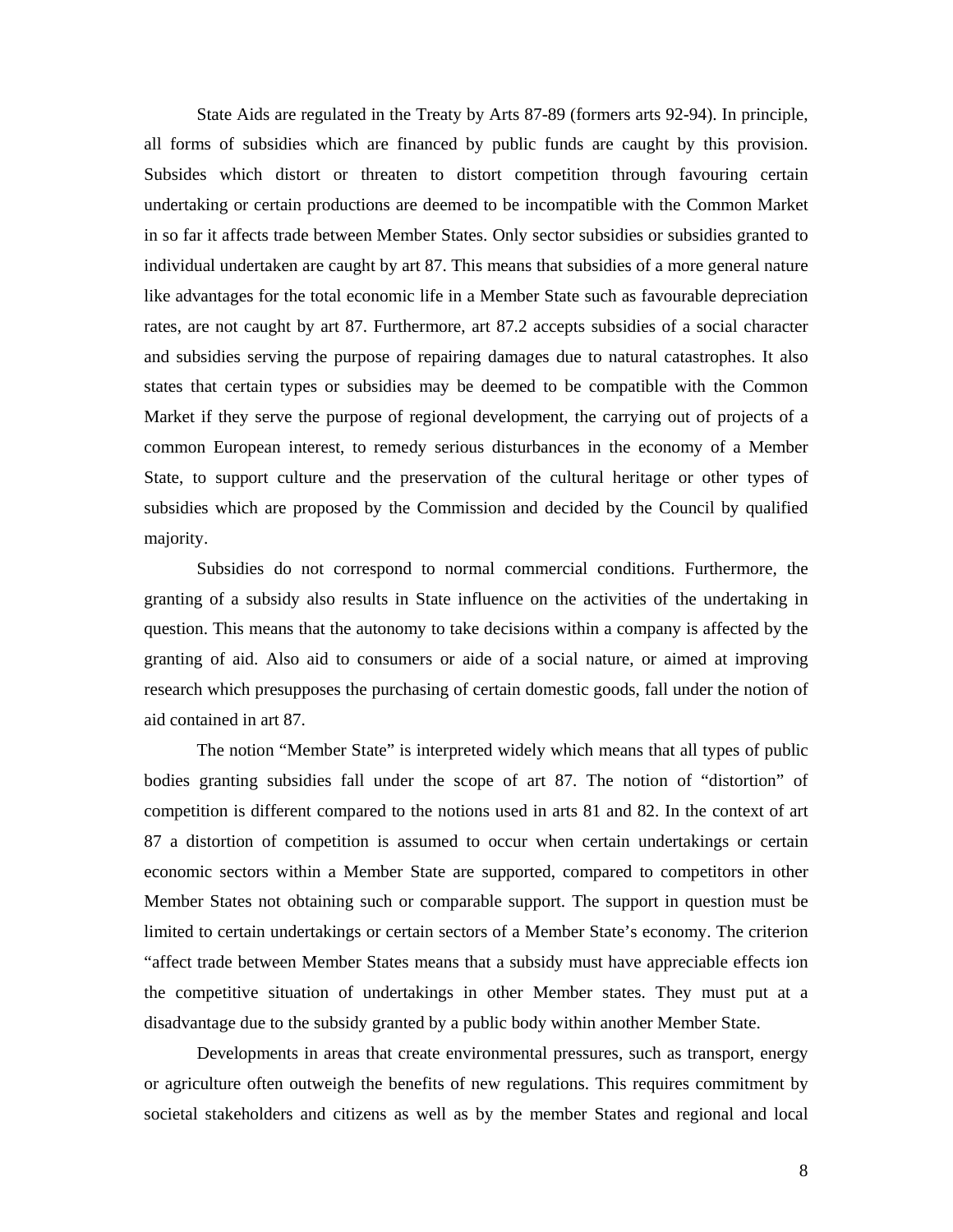authorities. This includes the better targeting of measures through scientific and economic studies and stakeholder dialogue as well as new market-based and financial instruments. Despite some improvements, however, the state of the environment overall remains a cause for concern and pressures on the environment are predicted to grow even further in some areas, as highlighted in the European Environment Agency's recent state-of-the-environment report.

A 6th Environment Action Programme should in the first place address the shortcomings in the implementation of the 5th Programme as well as new issues which have emerged since then. The 6th Programme will also need to be seen in the broader context of an enlarged European Union, taking account of the specific issues in the candidate countries.

The full implementation of the environmental *acquis* remains another urgent priority. However, without a reinforced integration of environmental concerns into economic sectors to address the origins of environmental problems and without a stronger involvement and commitment by citizens and stakeholders, our development will remain environmentally unsustainable overall despite new environmental measures.

Better information and citizens' involvement in environmental decisions as well as more accountability for actions which might harm the environment should be pursued as other priority objectives. The effective application of the polluter pays principle and the full internalisation of environmental costs on to polluters remains a critical process.

An Environmental action programme should be one pillar in an overall Community strategy for sustainable development addressing environmental, economic and social objectives in a mutually reinforcing way. The way in which legislative proposals are developed has also improved many European environmental aspects: Cost-effective and costbenefit deeper analyses, with better analysis of the environmental issues and the economic and cost-benefit implications. The analysis of environmental proposals should also identify the "winner" and "loser" of the initiative in question. Initiatives such as the Water Framework Directive, the IPPC Directive and Auto-Oil show that it is possible and positive to involve the relevant actors and sectors in finding solutions to environmental problems. The Auto-Oil Programme in particular has identified important win-win actions required at national and local level to improve air quality in co-operation with the industries concerned.

In order to implement the measures as they require more flexibility will be done to States members. But, in the implementation phase, it will be important to ensure that this flexibility is not used in ways that prejudice the achievement of the objectives set. There is some progress too on breading the range of the instruments: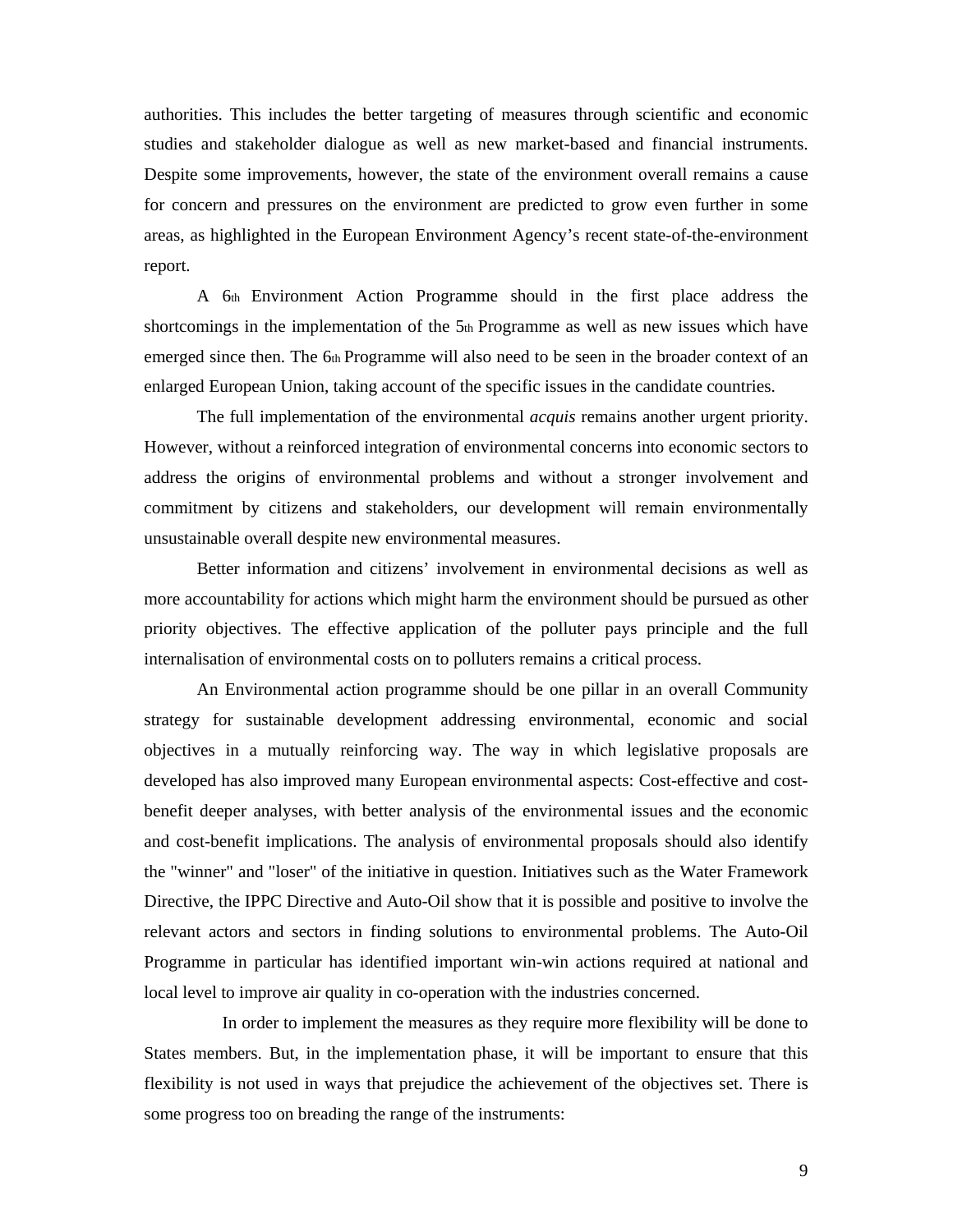1) Market based instruments. Market-based instruments include taxes, charges, environmental incentive payments, refundable deposit schemes, permit trading systems, ecolabelling schemes and environmental agreements etc. They aim at encouraging producers and consumers, via price and information signals in the market place, to adopt practices or make choices that take into account the environmental cost of the production and consumption of goods.

2) Financial instruments. Development banks have begun to incorporate environmental criteria into their lending operations. However, progress with private banks and insurers in providing "green" financial products, green housekeeping or increased environmental risk assessment is still fairly limited.

In this particular context, subsidies can have significant impacts on the environment, either positive or negative. Even if they are not deliberately established with the intention of harming the environment, they are often introduced without taking the environmental consequences into account. Overall, the experience of the last few years shows that there is potential to direct funding, directly and indirectly, towards environmental benefits. But further progress must be made, in particular for energy and transport subsidies to ensure environmental criteria. They are fully integrated into EU funding criteria (e.g. for the structural funds).

3) Overall progress towards sustainable development. On the one hand, economic growth, better communications and transport contribute to an improved quality of life. On the other hand, however, the growth and nature of human activities, expressed through growing consumption of products and services, also means increased use of natural resources and increasing pressures on the environment. Environmental policy has had some success in combating the effects of these pressures, for example in encouraging cleaner fuel or in reducing or preventing industrial discharges into rivers, the air and ultimately the sea. However, according to current predictions, it will not be able to keep pace with or account for the increasing aggregate demand for road transport, electricity, house or road building, etc. There are a number of issues which highlight, in a particular way, the need for addressing the environment together with the economic and social dimensions.

In the *Green Paper "Towards Fair and Efficient Pricing in Transports"<sup>9</sup>, it's say* that the external economic costs caused by a lack of environmental controls and unsustainable patterns of production and consumption demonstrate the inefficiency of an unsustainable

9 *COM (95) 691 final.*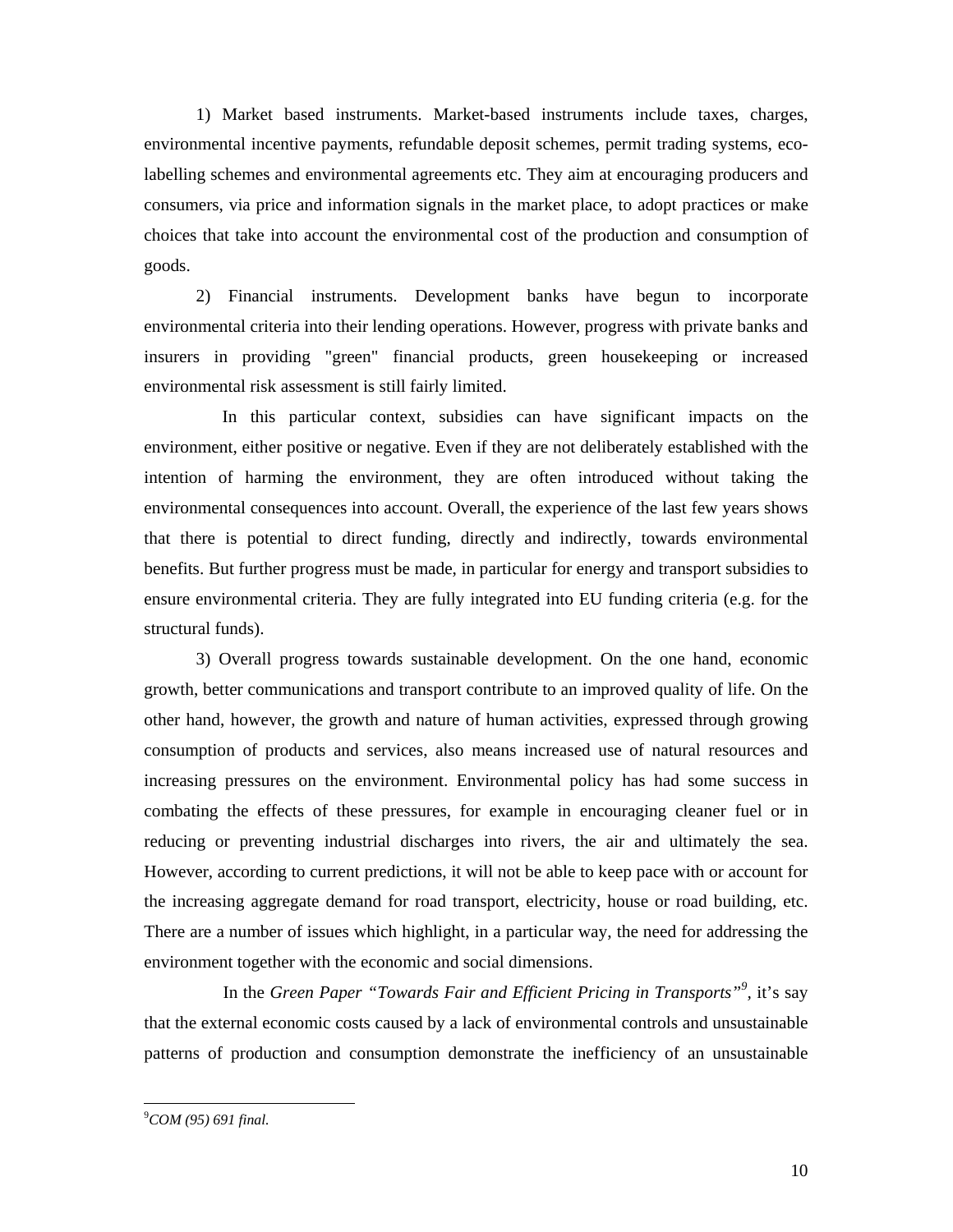development path and how it affects European citizens. They underline the case for an overall strategy bringing together the environmental, economic and social dimensions. They illustrate the need for addressing environmental problems through changes in different economic sectors and the broader economic and social benefits which would accrue from such a broader approach.

Finally, the trends highlighted in this Communication however show that given the societal trends underlying environmental pressures, more environmental legislation alone will not be sufficient. And that environmental legislation needs to be properly achieved, the presence of economic instruments and the pursuit of competition principles.

In this context, the integration of both policies, environmental and competition became essential for the EU authorities $10$ . On behalf of art 6 Treaty, environmental protection must be integrated. Environmental protection requirements must be integrated into the definition and implementation of the community policies and activities in particular with a view to promoting sustainable development. On behalf of art 37 of the Charter of Fundamental Rights of the EU, "a high level of environmental protection and the improvement of the quality of the environment must be integrated into the policies of the Union and ensured in accordance with the principle of sustainable development". But competition policy is one of the Community policies as it appears in art 3, 1, g EC. It seems that environmental requirements and competition requirements must be both integrated. The integration must lead indeed to a sustainable development. How this must be defined? In this extent, economics and law are not any more separated things as sustainable development must be understand as 'all about finding a *modus vivendi* for economic growth and environmental protection'.

Some words in short about the competition concept for European Institutions. The concept of competition for European Commission is more concern with maintaining competition itself thereby ensuring optimal welfare. If for example a private company decides to produce an environmentally good as for example less pollutant washing machines<sup>11</sup>, the products will be more expensive than less environmental friendly products. The company will try to incorporate these costs in the price of its products so that, ultimately, the consumers end up paying the costs of protecting the environment. This internalization has an effect on the competitive situation on the market. In this perspective, many environmental private

<sup>&</sup>lt;sup>10</sup> H. Vedder, Competition Law and Environmental Protection in Europe, Towards Sustainability?, Europa Law Publishing, Groningem 2003.

<sup>&</sup>lt;sup>11</sup> Case 1999 5064, IV.F. 1/36.718 CECED, JOCE L 187/47, 26.7.2000.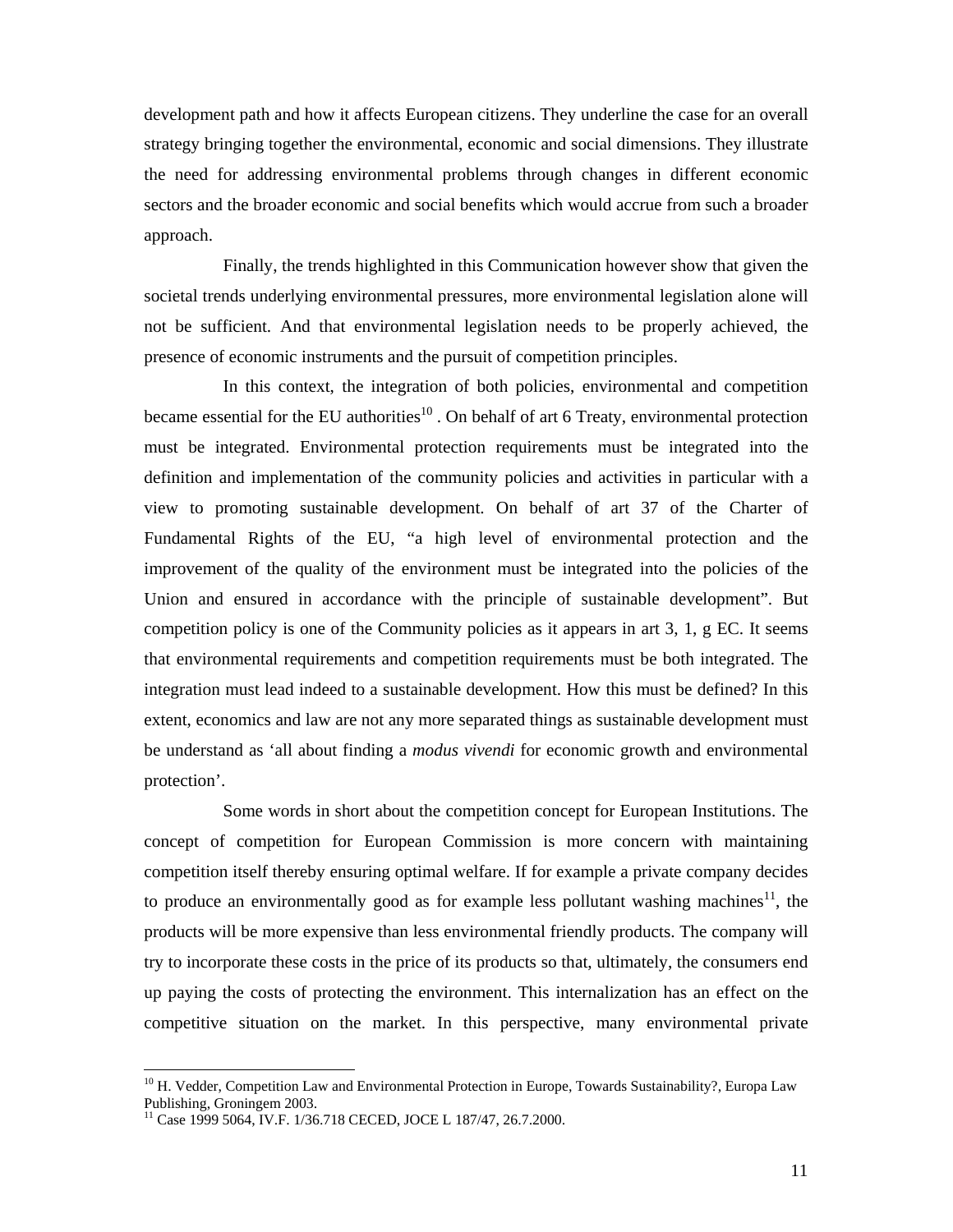initiatives lead to a monopoly situation or to excessive external costs and thus to adulterated competition situation. From the environmental point of view, if private stakeholders should stop some environmentally friendly initiatives (as recycling their wastes but with higher external costs) this probably means the end of the initiative and thus a lower level of environmental protection. It should be necessary, from a competition point of view, to internalize the environmental  $costs^{12}$ . But this is not always done thus it generates conflicts that the Commission and the Court of Justice resolve in a different way.

# **III. The economic and competition interest in the European environmental context: a limit to the environmental protection?**

This part intends to underline that better technological techniques can't always be applied in order to accomplished better environmental goals because they can be in conflict with some essential competition principles that must be respected. Thus, European environmental law must deal with the fact that the "construction of a common European market" can't be done without the very strict application of competition law and the limits it imposes. The importance of economic interests and competition law means that there is not only environmental or health risks but also economic and social risks (as employment) and that they must all together be putted in a balance.

This part aims at demonstrating the fact that European authorities must put in a balance the existence of risks for the health and the risks for the environment in one hand and the necessity of a cost-benefit analysis and a strict implementation of competition principles in the other.

We must consider some essential facts. In order to achieve several environmental targets as the reduction of the air pollution, the reduction and stabilization of the quantity of emissions of greenhouse gazes causing damages to our climate system, and other environmental goals, European authorities have established a large environmental Program<sup>13</sup> and a large number of regulations.

As it was shown in the precedent part, in the one hand, in the document *Europe's environment: What directions for the future? The global assessment of the European community programme of policy and action in relation to the environment and sustainable* 

<sup>&</sup>lt;sup>12</sup> Decision commission look for.

<sup>&</sup>lt;sup>13</sup> Vth Environmental Program.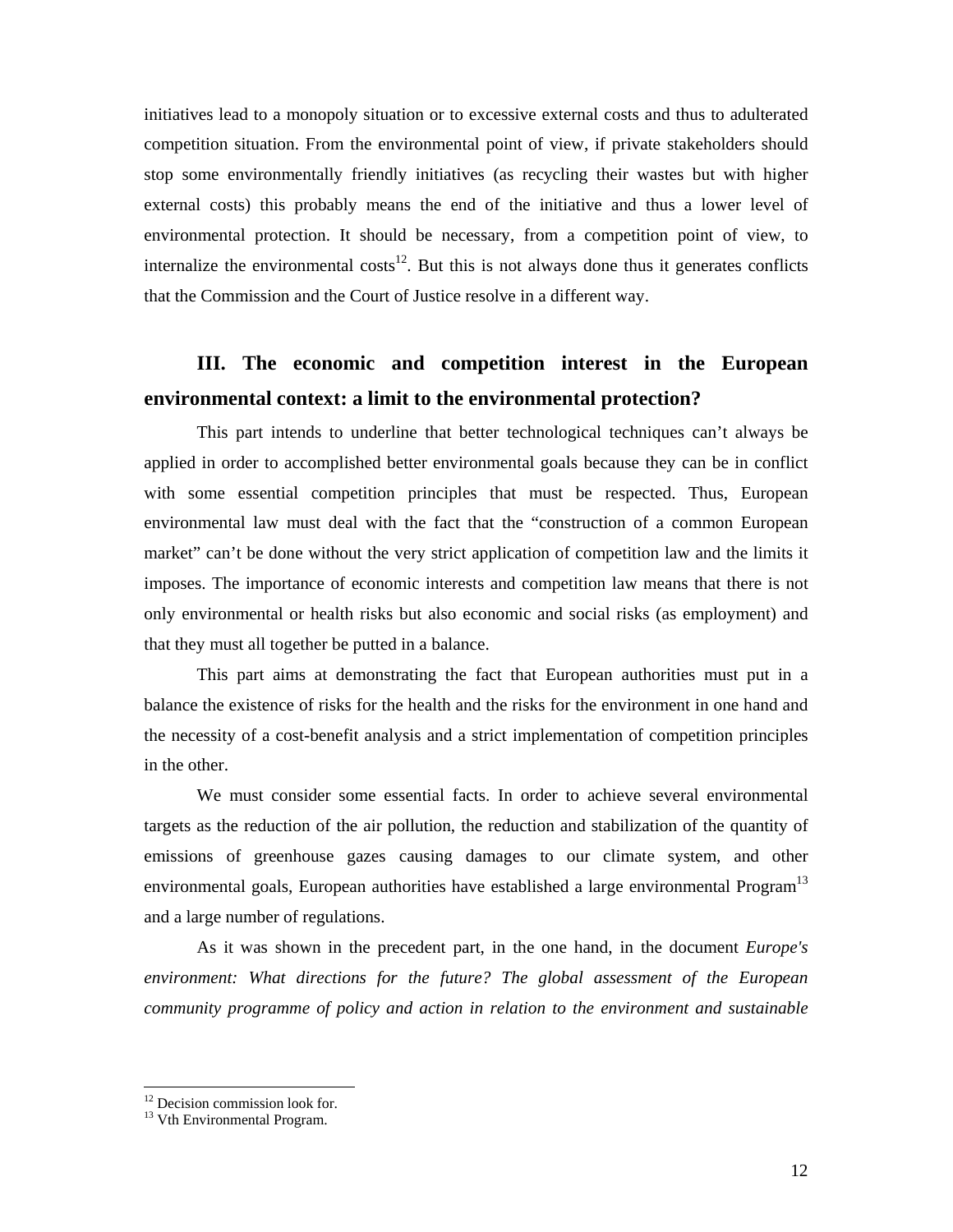*development, 'Towards sustainability<sup>14</sup>* what is central is the recognition that environmental legislation in itself is not sufficient to improve the environment.

In the other hand, the Commission affirms that competition policy is one of the best instruments to improve the environment<sup>15</sup>.

At the same time, as we have said previously, several firms need State aides to compliance their obligations towards environmental targets (investments in buildings, plants and equipments, new technologies etc.). Many European States need to help their industries or transport sectors with financial aids in order to fulfil the ambitious environmental goals fixed by the European directives. Still, the problem is that, Environmental aids are often considered by the European Commission as States aids.

Furthermore, State aides are often considered illegal by the Commission because they came into conflict with the antitrust and competition European law. And, the respect of European competition law and of the four European essential economic liberties (free movement of capital, people, goods and services) fixed by the U.E Treaty are one the most important goal in the construction of the European Union, as it's pointed in several European regulations.

In this particular context, the Commission and the European Court of Justice have been analysing several cases in which economic interests and competition law interests are put in a balance with environmental interests $^{16}$ . In the conclusions of those cases, mainly the Commission decisions, it's easy to see that environmental interests are not always preferred and that it's the competition law and the promotion of the four liberties that prevails.

The main point of this part is based in the fact that for the European authorities, economics is really an important and essential issue in the European environmental law context and that the compatibility between competition law and environmental regulation can't be ignored. However, one consequence of this particular context is the fact that the precautionary principle and other environmental principles won't be applied in all circumstances and could even fail sometimes, because of their costs, and thus be sacrificed.

What's more, what are called "environmental principles" (precaution principle, prevention principle, polluter-paid) are still discussed in the European Union environmental legal system. Consequently, they are not unanimous and they can even be sometimes

<sup>14</sup> COM/99/0543

<sup>15</sup> Document *Information from the Commission, Community guidelines on State aid for environmental protection, 2001.*

<sup>&</sup>lt;sup>16</sup>Case C-343/95 Port de Genova 10 décembre 1996-monopole. Monopole in the surveillance and policy intervention in case of pollution in the port of Genes.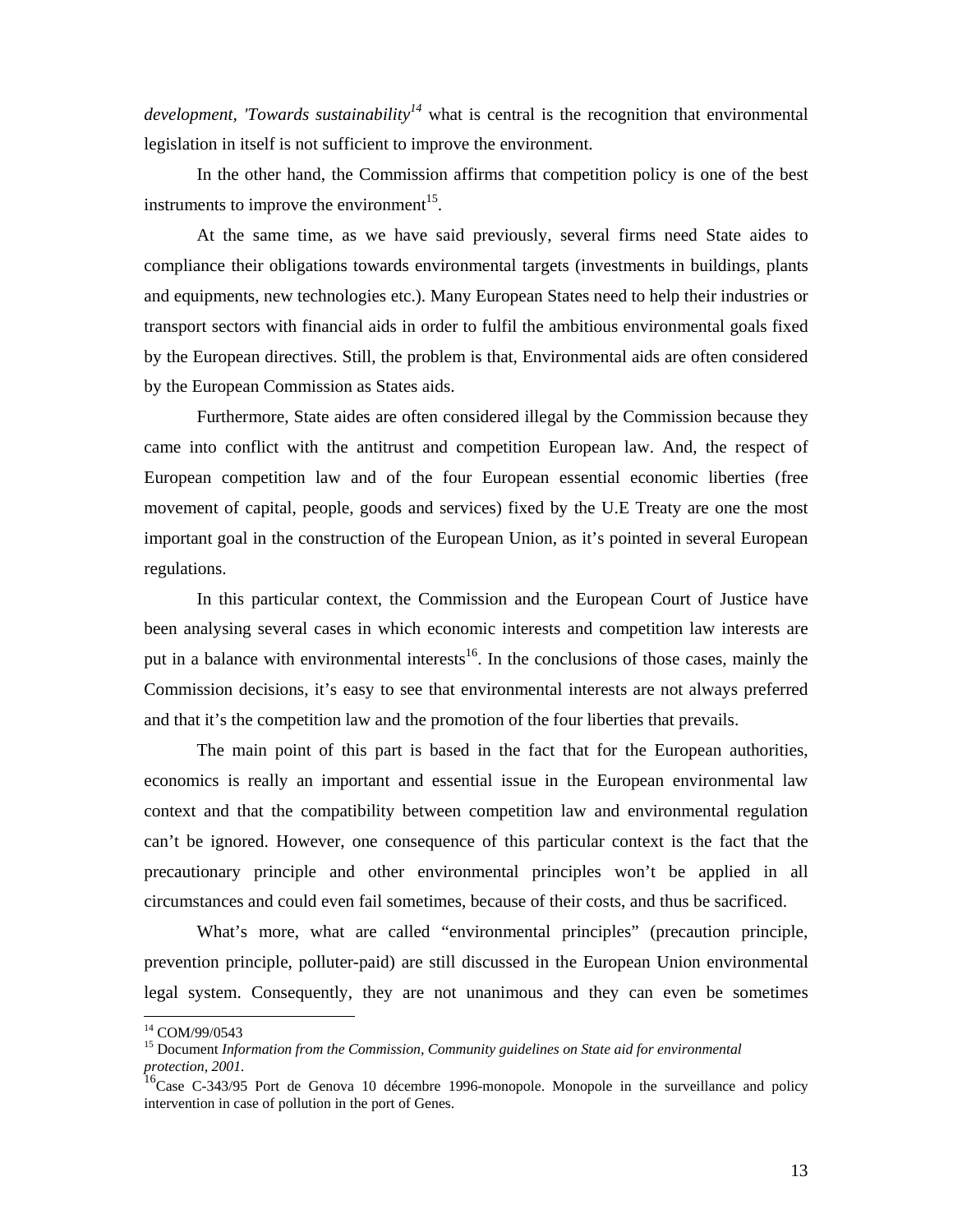contradictories. This contradiction can be explained since the environmental policies are often the product of different combined factors and some controversial arguments. Those factors and arguments are: the "science in progress", the "state of the science", "scientific and economic expertises about the effects on the human health of industrial activities and pollutions", and last but not least, "industrial and economic interests, basically competition law".

This part wonders about the way European authorities might deal with those premise. This part asks the question of in what extent, competition and economic interest interfere in environmental regulations and jurisprudence. It will be pointed as well how those different regulations (Competition law, State aides, Environmental regulation) and principles (precaution principle, prevention principle, protection of human health, protection of common natural resources, cost-benefit results, competence promotion) can be compatible, and in what extent and under what conditions, the promotion and protection of the environment should be heading.

This part considers some decisions and regulations focused on air pollution and climate change. Both, the clean air and the climate system are natural resources that are shared and must be protected. It's also regarded here the presence of two environmental principles: prevention and precaution. Very often, prevention principle is preferred because precaution presents too much uncertainties and economic costs that should need State aids and thus are incompatible with competition law.

Finally we must consider that the Commission's position of 'no distortion of competition", implies a no possible balance of interests. However, the Court's position shows that they consider the necessity of a balance. In spite of this more flexible position, we have found some failures in the Courts' decisions as for example the insufficient analysis of the financial investment or the economic benefice for the industries or firms. In this specific context, we would like to ask the following question: is the Court always fair with the economic analysis of competition law?

The directives premises about those questions will be analysed in the first subsection (A). The Commission and the Court of Justice positions will be also examined in the second subsection (B).

#### **A) The directive's premises**

First, it must be pointed out in this subsection that the demand for environmental regulation is overwhelmingly a demand to prevent harm. However, it is difficult to predict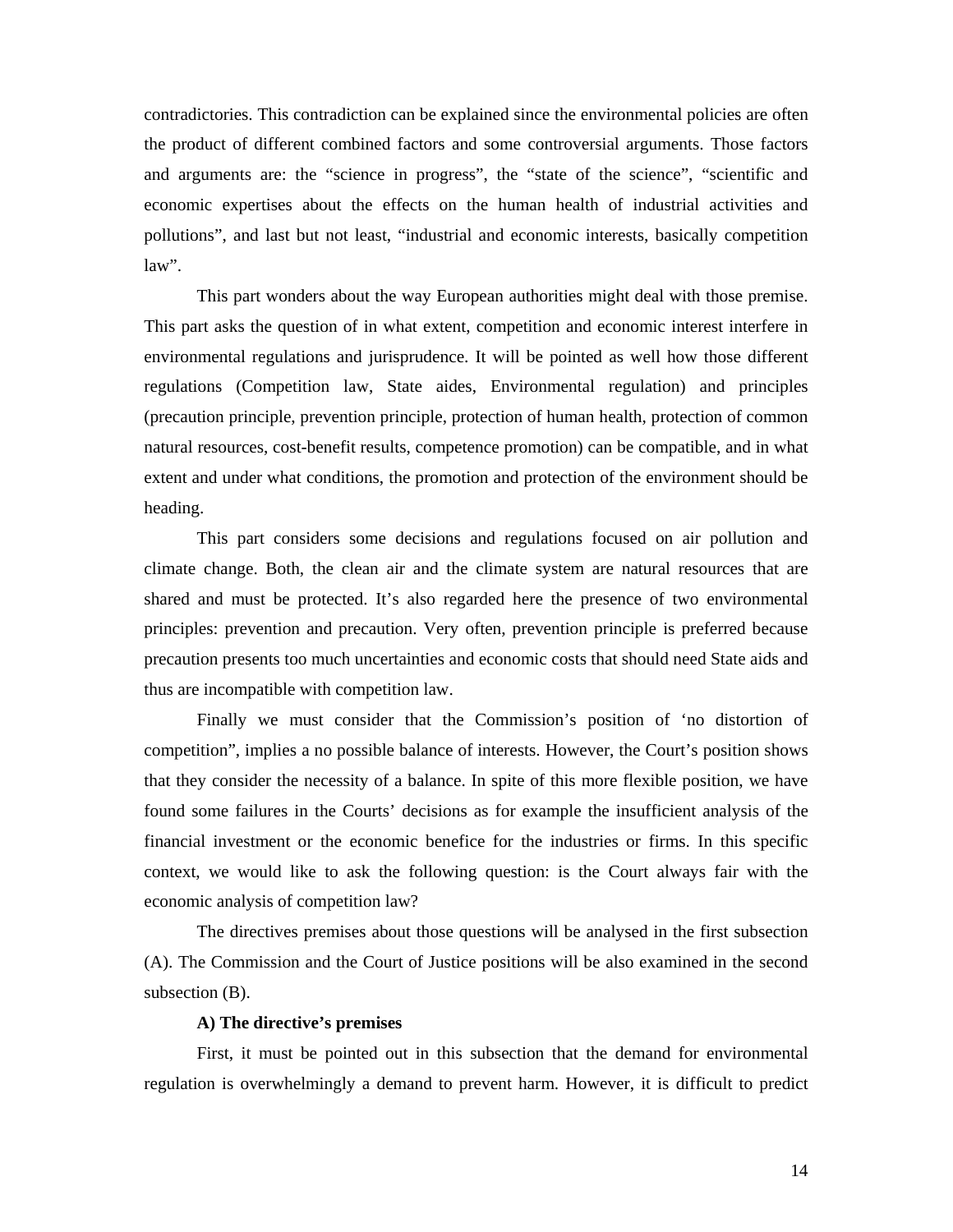precisely what activities will cause what harm<sup>17</sup>. Scientific uncertainty makes the dilemma of preventative regulation particularly acute with respect to regulation of toxic substances.

In the Judgement of the Court of 1 October 1991<sup>18</sup>, it's discussed the transposition of the 85/203 directive, fixing of a limit value applicable to the concentration of nitrogen dioxide. In the introduction of the directive, the Commission says:

*"Whereas any discrepancy between the provisions already applicable or being drawn up in the various Member States with regard to nitrogen dioxide in the air could give rise to unequal conditions of competition and could in consequence directly affect the functioning of the common market. Whereas one of the basic tasks of the community is to promote throughout the community a harmonious development of economic activities and a continued and balanced expansion, which is inconceivable without an attack on pollution and nuisance or an improvement in the quality of life and the protection of the environment. The measures taken pursuant to this Directive must be economically feasible and compatible with balanced development"*.

We can easily see that in this directive, the Commission aims to promote the environment but the economic activities also. To fulfil this goal, the prevention principle is appeal but no the precaution principle which will suppose more costs due to the uncertainties of the risks caused on human health<sup>19</sup>. "In addition to the limit value, there is a need to provide for guide values to improve the protection of human health and contribute to the longterm protection to the environment. There will be a committee on adaptation to scientific and technical progress", says the directive. But the very idea of "health effect" is not fixed. Is it a detectable change in blood chemistry, or only changes proved to have an adverse effect on bodily functions? What populations should be used as the measure of effects given that small children and the elderly may be more susceptible to effects of air pollution? Should it matter that the most human exposure to a particular air pollutant is from no air sources? What constitutes a margin of safety if there is no known threshold for a particular pollutant? The answer to each of these questions is crucial, because the ambient air quality standards serve as the basis for both, short-term and long-term exposure limits applicable to the entire country, with potentially billions of euros in industry control costs dependent on the outcome<sup>20</sup>.

In the Resolution of the Council December the  $7<sup>th</sup>$  1998, energy efficiency in the UE, the resolution of the Council of December the  $18<sup>th</sup>$  1998 about an European strategy to promote the combined production of heat and electricity and the conclusions of the Council

 $\overline{a}$ 

 $17$  Percival, Environmental regulation, cit p.343.

<sup>&</sup>lt;sup>18</sup> Commission of the European communities v French republic case C-14/90.

<sup>&</sup>lt;sup>19</sup> "Preventive action can help reduce the formation of photochemical oxidants which can be harmful to man and the environment".

 $20$  Percival Schroeder Miller Lealpe, Environmental Regulation Law, Science and Policy, p. 503.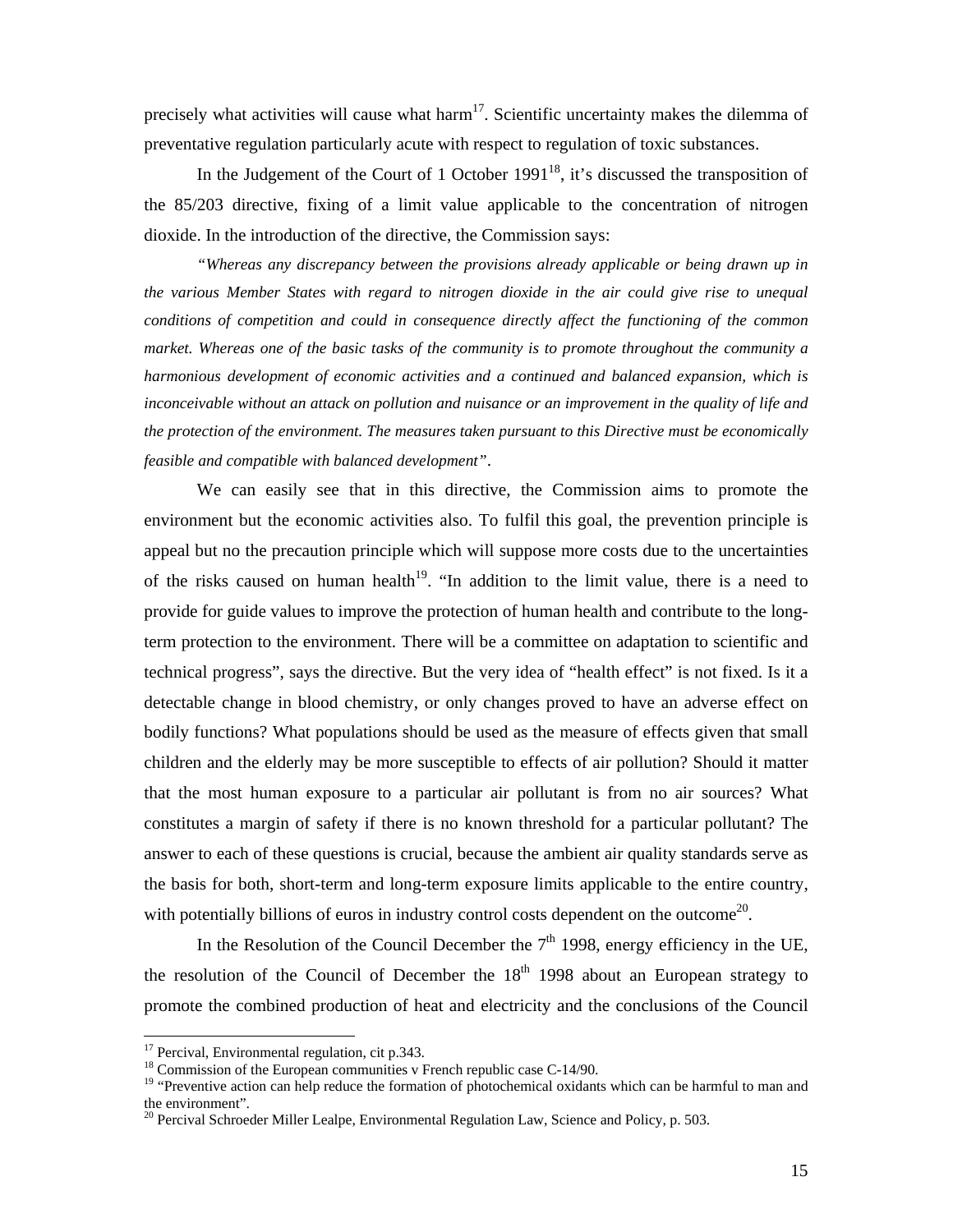May  $11<sup>th</sup>$  and June  $17<sup>th</sup>$  1998 about Climate change in addition to the Chartes europeenes for the conversion of energy and the conclusions about sustainable development, the Commission announces the big orientations about the energy efficiency. The Commission underlines the contribution of an efficient use of the energy and the security of the approvisionement, the economic competitiveness and the protection of the environment and confirms the important role of the energy efficiency in the creation of wider economic possibilities and employment.

There are however, some obstacles to a satisfactory energetic development and the public institutions must create an adequate framework in order to help public or private initiatives. In this perspective, the Commission would like to promote the subsidiarity principle. The adequate and incentive measures can be the taxes measures, economic incentives and other economic measures in order to reduce the emissions to the atmosphere. But if the State aides are required, says the Commission, they can't be affecting the competence law.

In the directive 2000/76/CE of the Parliament and Council of December the  $4<sup>th</sup>$  2000 about the waste incineration, some of those questions are also pointed out. In accordance with the principles of subsidiarity and proportionality as set out in article 5 of the Treaty, there is a need to take action at the level of the Community. We can see in this directive that, if the precaution principle is first enumerate, it becomes very quickly an empty principle and only the prevention principle is underline and pointed in the rest of the document $2<sup>1</sup>$ . The aim of this directive is to prevent or to limit as far as practicable negative effects on the environment, in particular pollution by emissions into air, soil, surface water and groundwater, and the resulting risks to human health, from the incineration and co-incineration of waste. However, says the directive, it must be taken into serious consideration the costs of the prevention and that the movement of wastes must no affect the free movement of goods and the anti trust law.

In the directive markets greenhouse emissions of October the  $13<sup>th</sup>$  2003, it's first underline that "the climate system is a shared natural resource". The VI program for the environment made a priority to preserve against the climate change and to limit and stabilised the GH emissions. The directive says very clearly that *"The European market must be formed en damaging the less as possible the economic and the competence development and the* 

<sup>&</sup>lt;sup>21</sup> "The precautionary principle provides the basis for further measures...". "The limit values set should prevent or limit as far as practicable negative effects on the environment and the resulting risks to human health. The Communication from the Commission on the review of the Community Strategy for waste management assigns prevention of waste the first priority, followed by reuse and recovery and finally by safe disposal of waste; in its Resolution of 24 February 1997 on a Community Strategy for waste management, the Council reiterated its conviction that waste prevention should be the first priority of any rational waste policy in relation to minimising waste production and the hazardous properties of waste".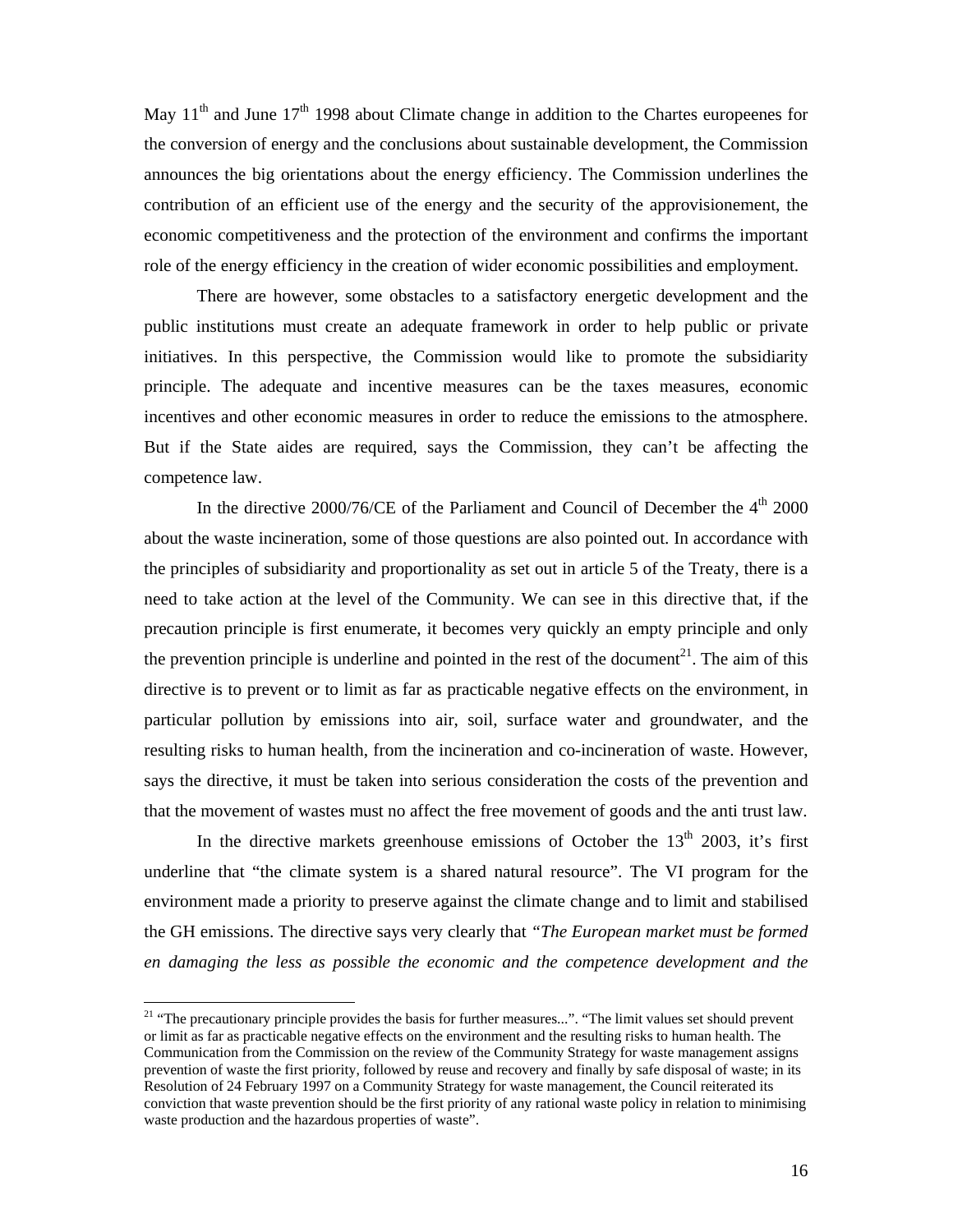*employment"*. It's also underlined that "*The integrity of the European market must be preserved and it's necessary to allow all competence distortion*". The directive continues saying that "*It's necessary to improve the relation ship costs efficienc*y". Finally it's said that:

"*The exchange and trading of emissions permits must be done in a global and coherent context of policies and measures. In this context, States can take the measures they wish on order to improve the taxes system or any other measure that could improve the reduction of emissions and the trading permits. But arts about competence must be always respected"*.

### **B) The position of the Commission and the Court of Justice in the case by case method**

The Commission and the Court of Justice are confronted in some occasions to the complex co-existence of economic and competition interests, environmental risks and principles<sup>22</sup>. This subsection aims to show this confrontation. We will see that both, the Commission and the Court have different positions. Consequently, it's hard to say that it exists a harmonisation in the environmental policies. It will be more realistic to say that the Commission intend to build a policy harmonisation and that the competition law strict application is one of the favourite instruments to it. The main issue here is that it seems that the harmonisation will be based in a raise to the bottom strategy.

In the Case C-431/92 February the 21st 1995, Commission v/ Germany**,** it's reproach to the German government that they didn't do any environmental study impact and thus that directive 85/337/CEE concerning pollution prevention measures has not been applied. The directive establishes clearly a politic based on the prevention principle. The directive appeals to the "reasonable principle" which means that it's sensible to require the installator to give the necessary information in order to be sure that there is no danger for the environment.

The interpretation of the Court about the application of the directive is that before 1988, the States are not forced to do the verifications for the installation and the environmental impact. The Court invoques the principle of proportionality which means that States have to fulfil their obligations under a directive but only in the proportion of their own possibilities and if the measures that must be taken are proportionate to the goal. The Court

 $\overline{a}$ 

<sup>22</sup> *Environmental Governance in Europe*, A. Weale, G. Pridham, M. Cini, D. Konstadakopulos, M. Porter, B. Flynn, Oxford U P, 2002.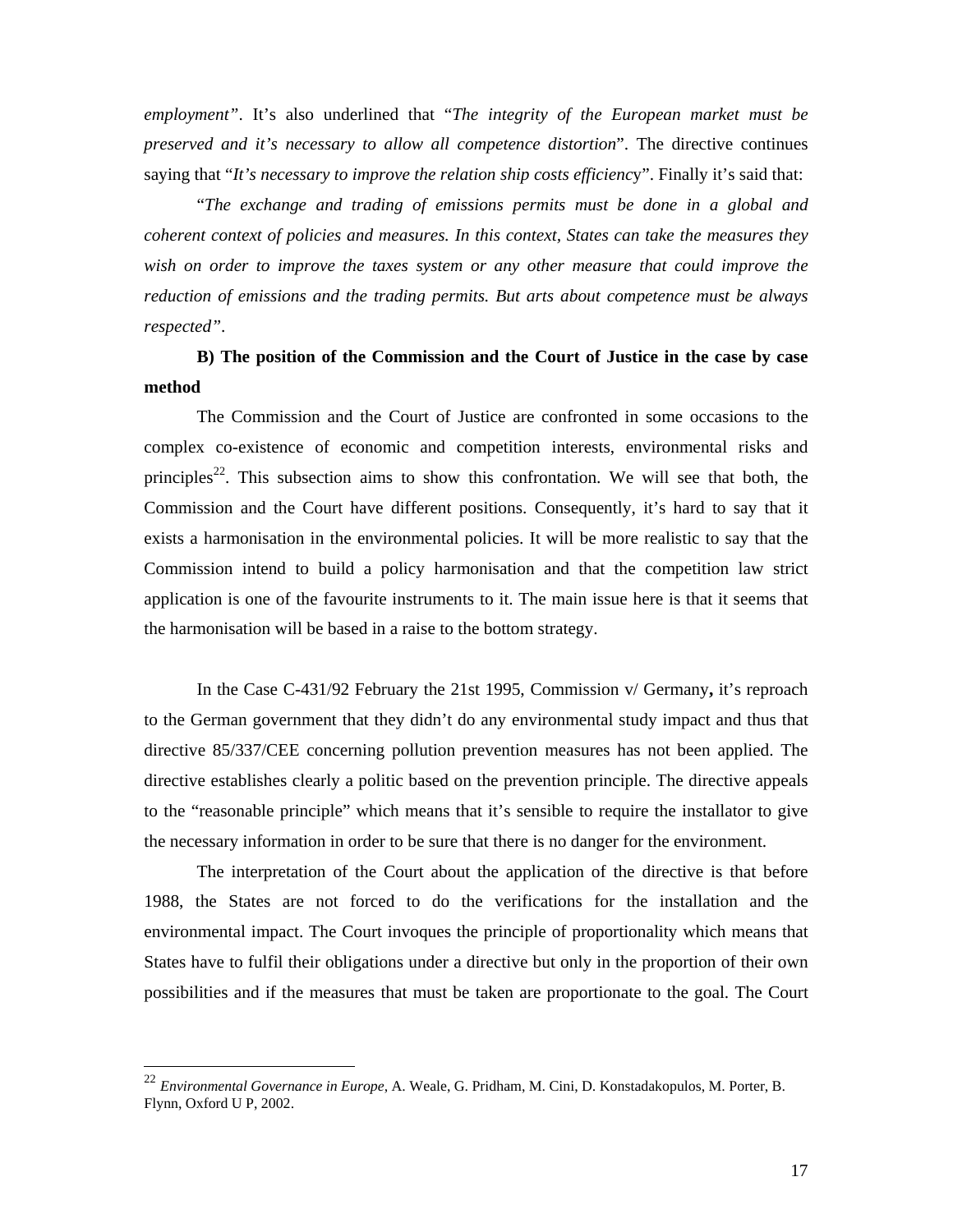concludes saying that the costs of the information about the prevention of the pollution were not proportionate, according to the risk of pollution, still not well know before 1988.

The case C-343/95 Port of Genova, December the  $10<sup>th</sup>$  1996 about a monopole illustrates even more this difficult co-existence. The case is focused on the monopole in the surveillance and policy intervention in case of pollution in the port of Genes, Italy.

The question asked to the Court was if is there a dominant position in the market or a substantial part of the market. This case is essential for three raisons:

First because the question of the co-existence between the two interests is clearly asked. Second because the Commission has a very different position as the Court has. The Court is environmentally friendly and the Commission is competition interest friendly. Three, because the Court considers that environmental interest is a "general and public interest" and thus, in a sense, higher to the antimonopoly rules.

The Court underlines as well, the principles of the European environmental policy, named the triple "P": Precaution principle, prevention principle, pollutant-pay principle. The decision of the Court is that: *"Article 86 of the Treaty must be interpreted as not being applicable to anti-pollution surveillance with which a body governed by private law has been entrusted by the public authorities in an oil port of a Member State, even where port users must pay dues to finance that activity. Such an activity is connected by its nature, its aim and the rules to which it is subject with the exercise of powers relating to the protection of the environment which are typically those of a public authority. It is not of an economic nature justifying the application of the Treaty rules on competition".*

But the Court is not always as environmental friendly as she should be. The Court can have some severe positions with environmental questions, mostly in the case of State aids. This question is clearly asked in the Case C-379/98 about energy resource, air pollution and electric renewable power in Germany. In this case, three main questions were asked to the Court:

1) Do the measures financed by the financial state resources are a State aid?

2) If a national measure giving to the national plans a more favourable treatment than the treatment for the imported products, can this be justified for environmental raisons? In other words, non discrimination principle can it be sacrificed for environmental raisons?

3) Is an environmental friendly measure within the precaution principle as important as a distortion of the free competence between member States?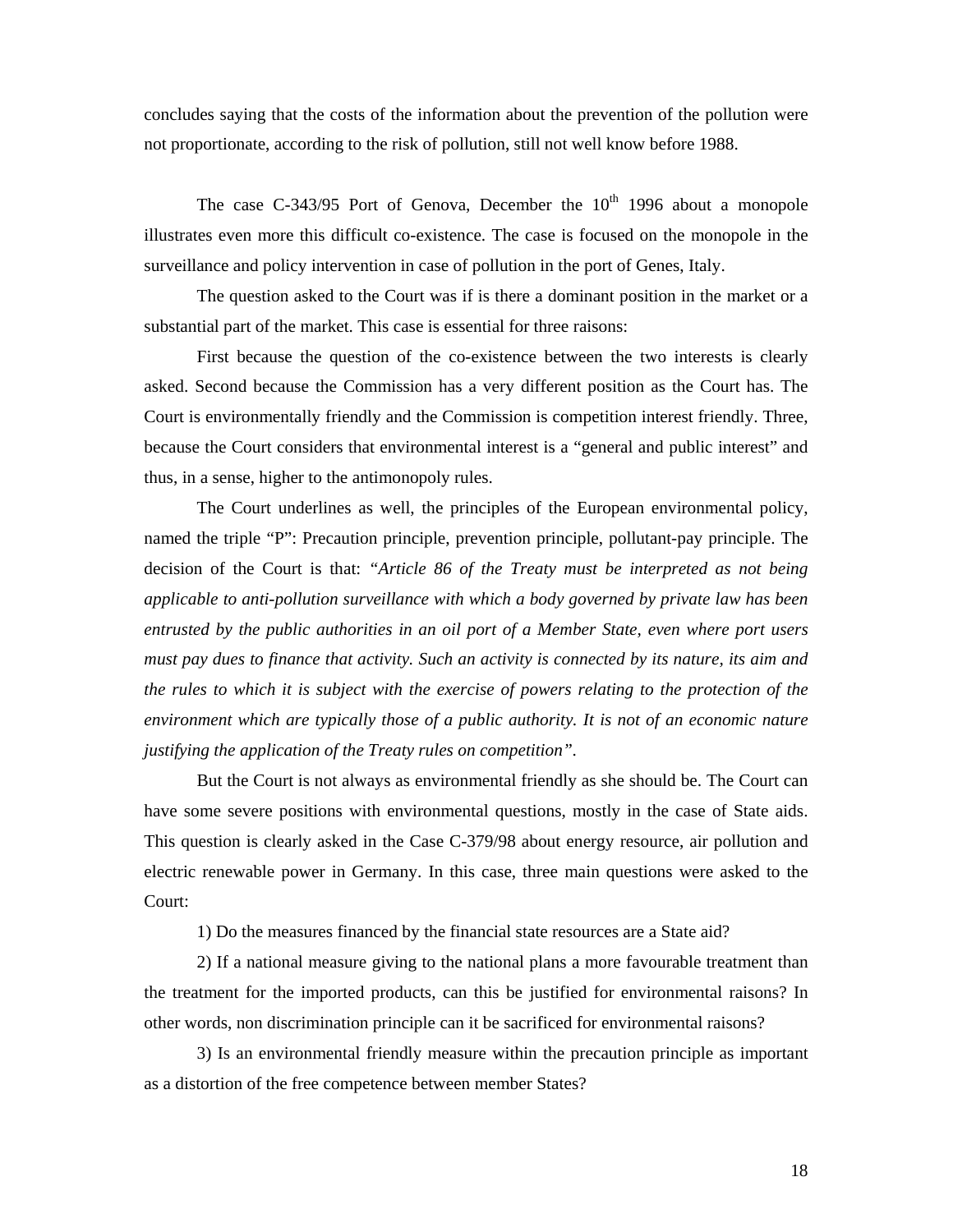4) The fact to encourage domestic production of renewable electricity in Germany is it against the principle of free movement of goods established by the Treaty?

Very briefly exposed, the facts were: the German law Str EG 1998 accorded a minimum prize to the renewable electricity. Renewable electricity is considered as an energy source and thus as a natural resource that must be protected and shared. In order to encourage the production of renewable electricity, Germany has been giving a minimum prize to renewable electricity.

The Commission considered that the fact to give a minimum prize to the renewable electricity is a State aide and thus incompatible with the free competition principles of the Treaty. The Commission has not considered that to produce renew able electricity is a public interest activity because it reduces the greenhouse gazes emissions and consequently protects our climate system (natural shared resource) against global warming.

About the restriction to the competence law and the free movement of goods, the question was the limitation to imports that the StrEG can imply can it be justified in the virtue of the Treaty in the name of the interest of the environmental protection? The environmental protection is not one of the exceptions of the art 36. But the Court has accepted that certain limitations to the free movement of goods can be accepted to the extent of their necessity to satisfy some imperatives demands of the law. And the jurisprudence has repeatedly said that environmental protection is one of the imperatives demands of the law that could limit art 30.

It's clear, that the StrEG pursues environmental essential objectives. The production of electricity from sources of renewable energy can contribute in a significant manner to the reduction of the pollution and the greenhouse effect and can contribute too to the preservation of some source of energy that are limited. The idea of finite resources, unlimited population and a limited use of the resources came into play.

It seems, after a report from the Commission, that the StrEG constitutes a system of impressive incrementation of the preservation of resources of renewable energy. But it doesn't seem obvious for the Commission that they can found the decision on environmental raisons: First, because the Treaty doesn't consider, for the moment, that to produce electricity from renewable resources is not an obligation for States members. States members are still free to produce electricity from renewable resources or traditional resources. Second, because if the measures are not applied indistinctently to domestic and to importations, this measures can't be justified as an "imperative demand".

The StrEG establishes that electricity produced from renewable resources can be favorised by a minimum price for buying; this measure does not exist in other countries. It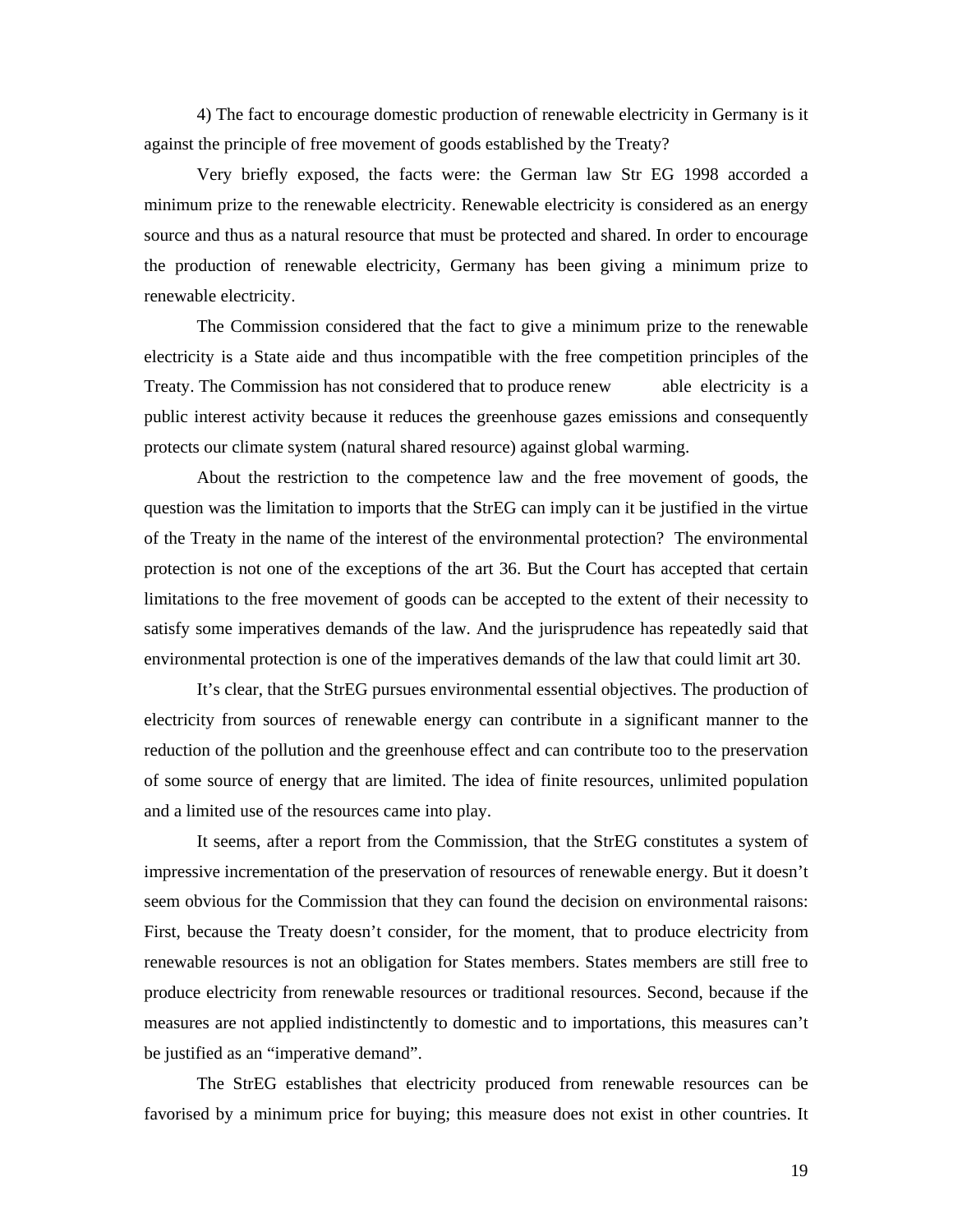seems, therefore, that the StrEG sees on different way domestic electricity than foreign electricity. It results that the jurisprudence based on art 36 and 30 can't be applied in this case and thus, that the environmental protection can't be used as a justification.

Another previous case called "the Wallons wastes" could be appealed here in order to justify the measures of the StrEG based on environmental raisons. In the Wallon case, the Court has considered that even if there was a limitation to the free movement of goods because wastes from foreign countries couldn't came to Wallon, that could be justified by the "particular nature of the object, a waste" and because of the environmental protection. The Court considered in the Wallon case, that even it this measure could be considered as a discriminatory measure, it could be justified for environmental raisons. The Court applied the "rule of raison" as an exception to the free movement.

 It seems, if we read carefully the Treaty, that the environmental protection is an essential and imperative requirement for the European Union, and must be for the States members either.

Damages caused to human health, environment and animals can be in a long term a terrible damage against the sustainable development principle underlined by the Treaty. From this point of view, it seems difficult to accept that it's more important to defend some commercial agreements, in the name of the art 36, than to defend sustainable development, precaution principle against global worming, and air pollution.

Finally, it will be necessary to examine if the StrEG applies the proportionality principle with its particular friendly measures to the renewable electricity. It seems that it's proportionate because, helping the production of renewable electricity means to produce electricity close to the areas of consummation and thus it reduces considerably the costs and bad effects of transport.

But it seems to the Commission that the German law discriminates renewable electricity from others countries and that could be consider as a discriminatory measure and a limitation to the free movement of goods.

In spite of the Commission not environmental friendly position, the Court concludes:

-To fix a minimum prize for renewable electricity in Germany is not a State aid. It's not incompatible with the competition law because it's in the public and general interest of the protection of the environment.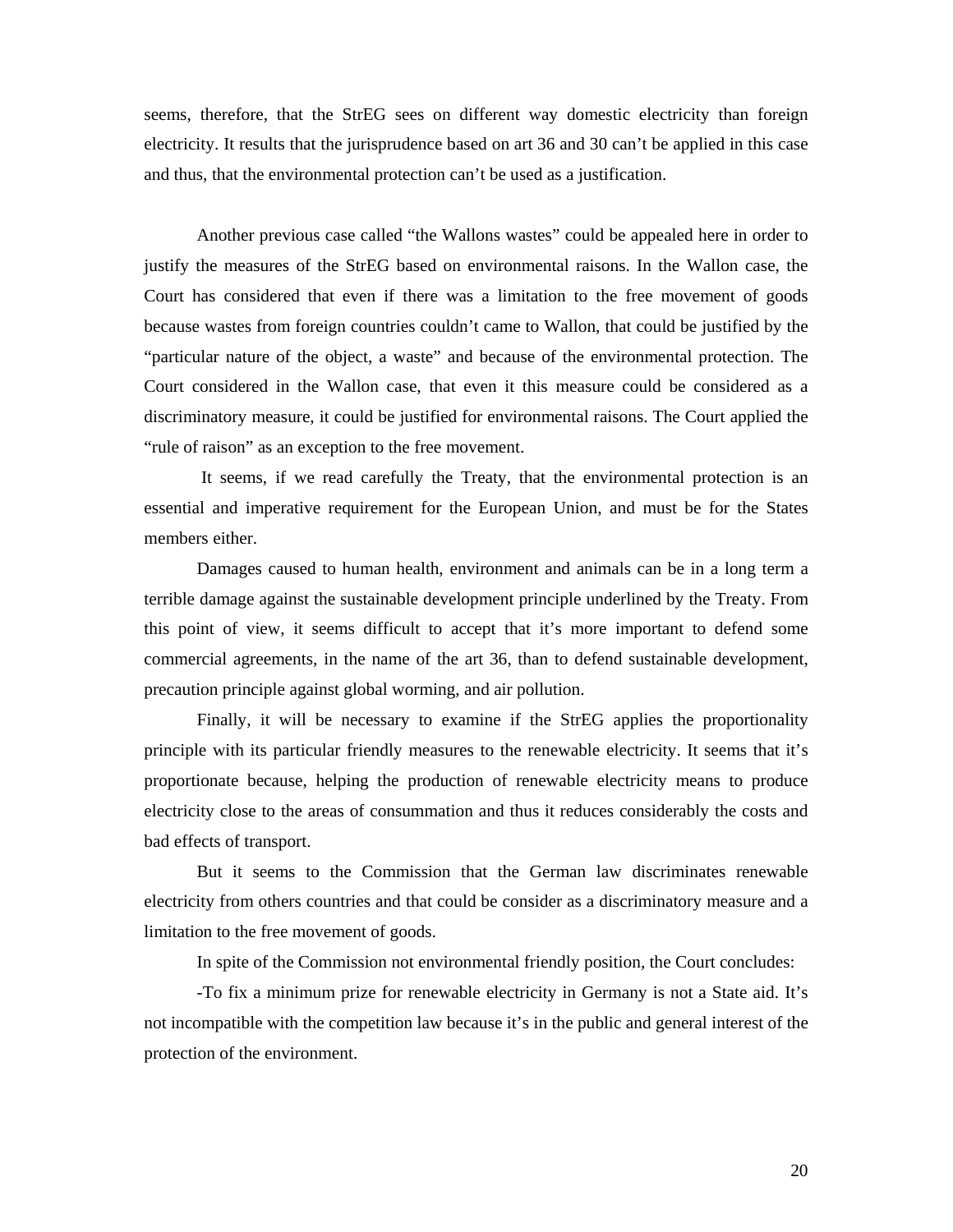-The obligation for Germany to buy German renewable electricity is a measure against the principle of free movement of goods. Yet, it can be justified by environmental friendly reasons.

What conclusions after the exam of this essential case?

It's important to underline that:

-The Commission has a clear not environmental friendly position and prefers competition and economic interest.

-The Court of Justice is more moderate and supports an environmental friendly position. The Court is more flexible and open to environmental arguments than the Commission is.

 -Still, this different position shows that environmental principles are not firmly affirmed by the Commission and that a case by case method doesn't reassure them.

In the Case C-513/99 December the  $13<sup>th</sup>$  2001 about environmental friendly transports in Finland, the question asked to the Court was: does a municipality consider ecological reasons when it has to choose the more interesting transport offer? If the choice based on ecological raisons is made in order to reduce the pollutant emissions, the Court must give serious consideration to the case. The Court said that it's necessary in all cases to respect the four liberties: competence, free movement of people, capital and goods. But the Court said too, that it's possible to give special consideration to environmental arguments if they contribute to help the choice of the more interesting offers since a global economic point of view.

It must be here conclude, once again, that the Court is more environmentally friendly than the Commission is. Still, in this case, the Court says very clearly that environmental considerations are taken seriously only if they contribute to more interesting economic choices. What's the exact meaning of this conclusion? It seems that the Court doesn't want to go too far in her environmental friendly position because the confrontation with the Commission position is too uncomfortable and unsustainable. Thus, The Court founded some kind of "juste milieu" position. In other words, the Court has to moderate her too environmental friendly position and she has to adapt her decisions to the respect of the four economic liberties and competition law of the Treaty.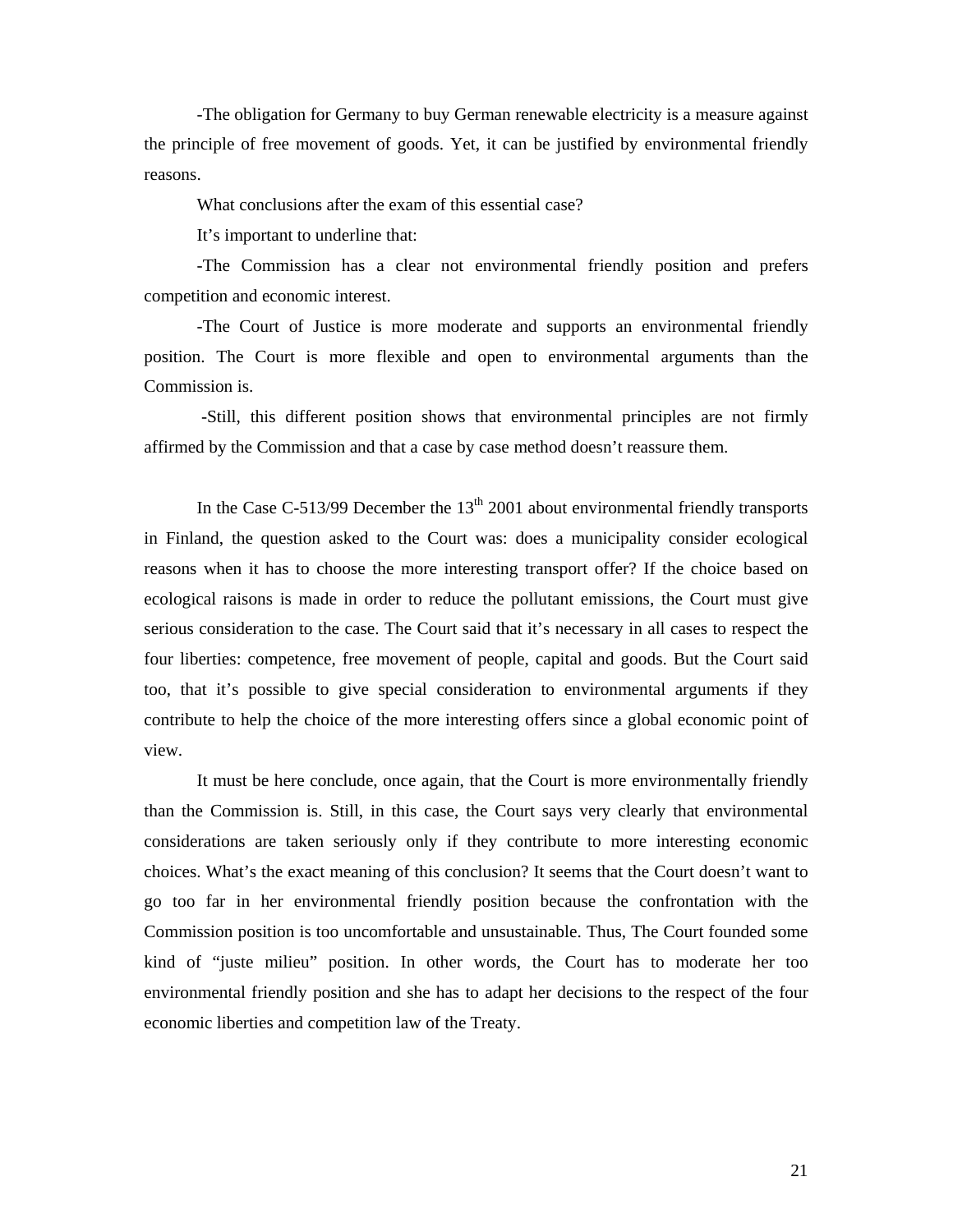Yet, in some other occasions<sup>23</sup>, the Court has been more firmly with the environmental obligations of the States and has considered that those obligations are "results obligations" and not only "means obligations". In other words, if a State has an obligation of results, it means that environmental goals are considered as much important as if he had a "means obligations" with environmental goals. Therefore, competence and economic goals of the Treaty are not more important than environmental goals are.

In those cases, the Court considered that precaution principle have to be applied in order to achieve the environmental results fixed by the directives.

It's easy then to observe, that the Court is having a separate and different environmental opinion as the Commission has. Moreover, the Court of Justice does not always put in a balance environmental interests and competition interests.

Furthermore, the Court of Justice considers in her last decisions that environmental subsidies are not incompatible with the state aids regulation and the competition European law.

This position can easily be seen in the Case C-351/98 September the  $26<sup>th</sup>$  2002 about State aides in Spain Kingdom. In this case, the Commission considered that Spain has given financial aide to the emplacement of vehicles too pollutants. It was an aide for environmental friendly transports. The Commission said that it was incompatible with the competition and the principle of free trading exchange in the European Market. Despite the Commission's opinion, the Court said that it was compatible with the competition law and with the European trading exchanges. The Court considered that it's not an Environmental aid because an environmental aid must be "an aide in order to improve environmental targets in the extent of more than it's necessary following the legislation", which is not the case in this Case. In this Case, the environmental aid is not for the investisment or operational but only for functioning which is not "more that the legislations demands". Consequently, the Court concluded that it was not an environmental State aid.

\*\*\*

#### **Some conclusions**

-One of the problems concerning European environmental protection is the relative lack of coherence in the European legal system. It would be necessary to establish clearly in

<sup>&</sup>lt;sup>23</sup> Case C-60/01 January 31st 2002; Case C-53/02 and C-217/02 September the  $25<sup>th</sup>$  2003; Case C-139/00 February 21st 2002, Spain, pollution air, waste incineration, obligations State Member means or results.